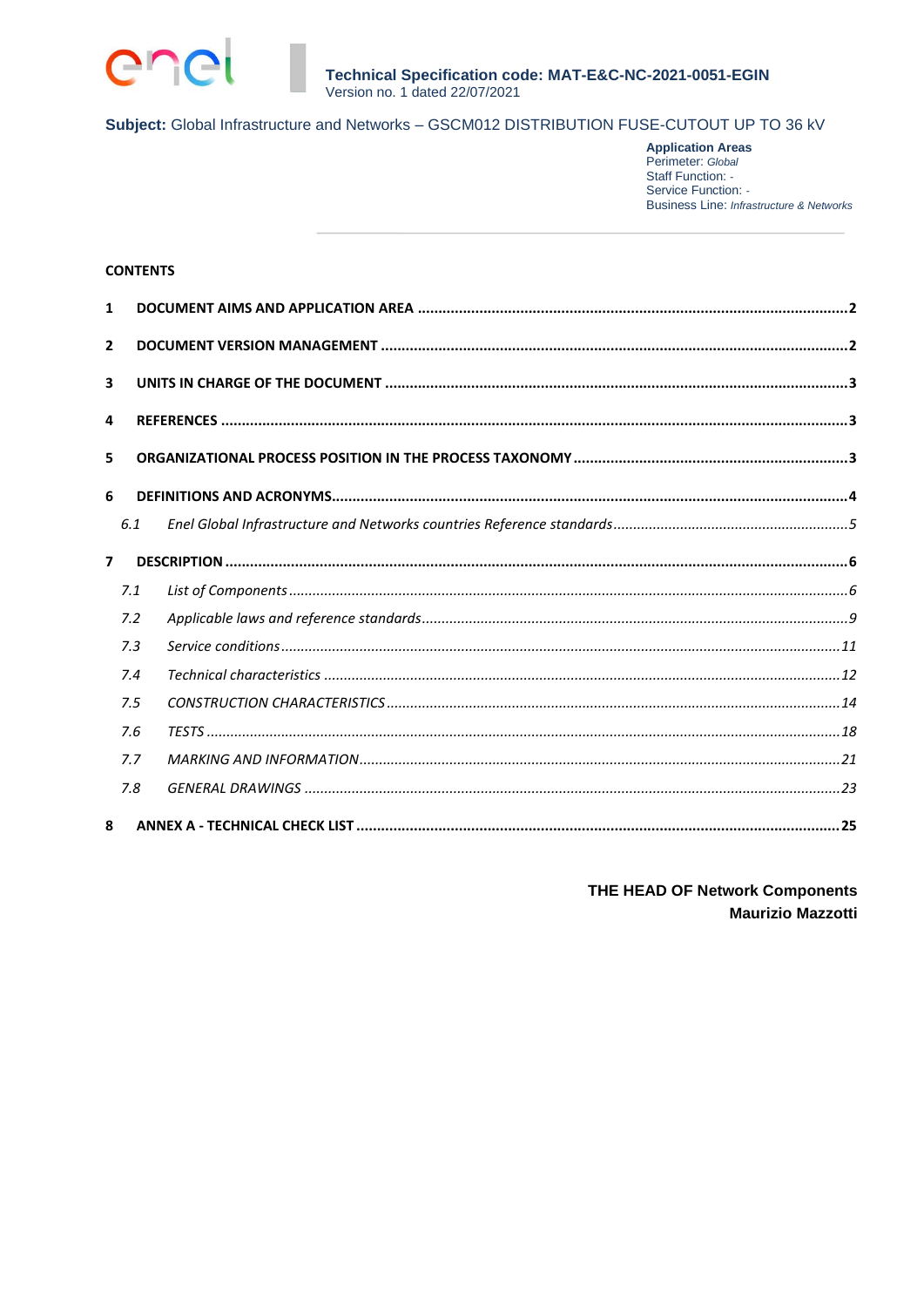

**Application Areas** Perimeter: *Global* Staff Function: *-* Service Function: *-* Business Line: *Infrastructure & Networks*

# **1 DOCUMENT AIMS AND APPLICATION AREA**

The scope of this document is to provide technical requirements for the supply of outdoor distribution fusecutouts up to 36 kV to be used in the MV overhead distribution networks of the Enel Group Distribution Companies, listed below:

| <b>Country</b> | <b>Distribution Company</b> |
|----------------|-----------------------------|
| Argentina      | Edesur                      |
|                | Enel Distribuição Rio       |
|                | Enel Distribuição Ceará     |
| Brazil         | Enel Distribuição Goiás     |
|                | Enel Distribuição São Paulo |
| Chile          | Enel Distribución Chile     |
| Colombia       | Enel Codensa                |
| Iberia         | e-distribución              |
| Peru           | Enel Distribución Perú      |

### **Table 1 - Distribution Companies**

# **2 DOCUMENT VERSION MANAGEMENT**

| <b>Version</b> | <b>Date</b> | <b>Main changes description</b> |
|----------------|-------------|---------------------------------|
|                | 22/07/2021  | Initial release                 |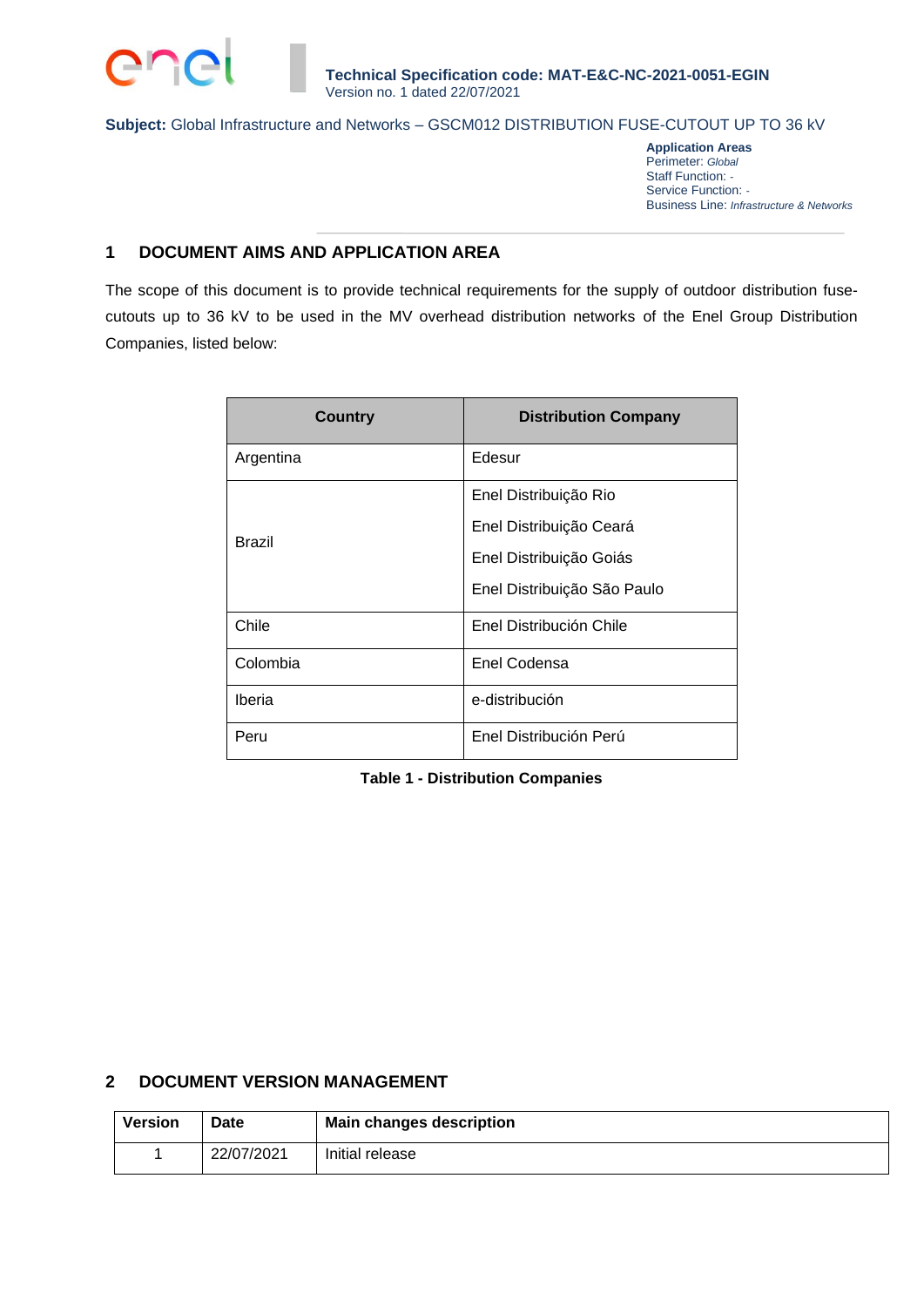

**Application Areas** Perimeter: *Global* Staff Function: *-* Service Function: *-* Business Line: *Infrastructure & Networks*

# **3 UNITS IN CHARGE OF THE DOCUMENT**

Responsible for drawing up the document:

• Global Infrastructure and Networks: Engineering and Construction / Components and Devices Design / Network Components

Responsible for authorizing the document:

- Global Infrastructure and Networks: Head of Engineering and Construction unit
- Global Infrastructure and Networks: Head of Health, Safety, Environment and Quality unit.

# **4 REFERENCES**

- Code of Ethics of Enel Group.
- Enel Human Right Policy.
- The Enel Group Zero Tolerance of Corruption (ZTC) Plan.
- Organization and management model as per Legislative Decree No. 231/2001.
- RACI Handbook Infrastructure and Networks no. 06.
- Enel Global Compliance Program (EGCP).
- Integrated Policy of Quality, Health and Safety, Environment and anti-Bribery.

# **5 ORGANIZATIONAL PROCESS POSITION IN THE PROCESS TAXONOMY**

Value Chain/Process Area: Networks Management Macro Process: Materials management Process: Network Components Standardization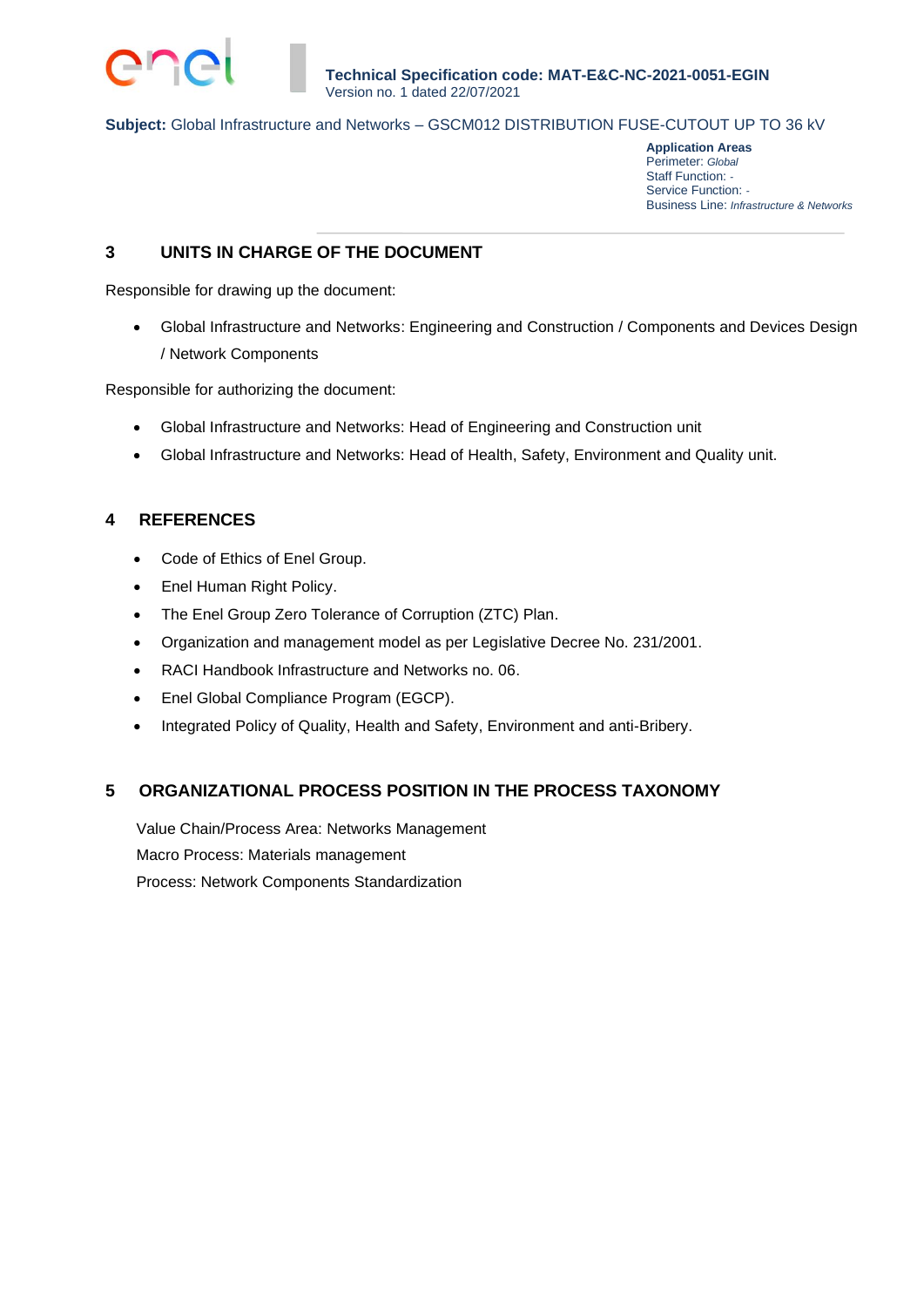

**Application Areas** Perimeter: *Global* Staff Function: *-* Service Function: *-* Business Line: *Infrastructure & Networks*

# **6 DEFINITIONS AND ACRONYMS**

| <b>Acronym and Key words</b>                    | <b>Description</b>                                                                                                                                                                                                                                                                                                                                                                                                                                                                                                      |
|-------------------------------------------------|-------------------------------------------------------------------------------------------------------------------------------------------------------------------------------------------------------------------------------------------------------------------------------------------------------------------------------------------------------------------------------------------------------------------------------------------------------------------------------------------------------------------------|
| <b>Manufacturer Product</b>                     | Component manufactured by a Supplier in accordance with a<br>technical specification                                                                                                                                                                                                                                                                                                                                                                                                                                    |
| <b>Technical Conformity Assessment</b><br>(TCA) | A "conformity assessment" <sup>1</sup> with respect to "specified<br>requirements" <sup>2</sup> consists in functional, dimensional, constructional<br>and test characteristics required for a product (or a series of<br>products) and quoted in technical specifications and quality<br>requirements issued by Enel Group distribution companies. This<br>also includes the verification of conformity with respect to local<br>applicable regulation and laws and possession of relevant<br>requested certifications |
| <b>Conformity assessment body</b>               | Body that performs the conformity assessment activities [ISO 17000]                                                                                                                                                                                                                                                                                                                                                                                                                                                     |
| <b>Enel Equipment Key code</b>                  | It's an equipment representative for a group (family) of similar<br>equipment chose by Enel                                                                                                                                                                                                                                                                                                                                                                                                                             |
| <b>Enel Equipment Family code</b>               | Equipment belonging to a specific group (family) in which another<br>equipment is identified as key code                                                                                                                                                                                                                                                                                                                                                                                                                |
| <b>TCA systems</b>                              | The "conformity assessment systems", is applicable specifying that<br>the rules and procedures to carry on the TCA are those specified in<br>the present document                                                                                                                                                                                                                                                                                                                                                       |
| <b>Type A documentation</b>                     | Not confidential documents used for product manufacturing and<br>management from which it is possible to verify the product conformity<br>to all technical specification requirements, directly or indirectly                                                                                                                                                                                                                                                                                                           |
| <b>Type B documentation</b>                     | Confidential documents used for product manufacturing and<br>management where all product project details are described, in order<br>to uniquely identify the product object of the TCA                                                                                                                                                                                                                                                                                                                                 |
| <b>TCA report</b>                               | Document describing the activities carried out for TCA                                                                                                                                                                                                                                                                                                                                                                                                                                                                  |
| <b>TCA dossier</b>                              | Set of final documents delivered by the Supplier for the TCA                                                                                                                                                                                                                                                                                                                                                                                                                                                            |
| <b>Material LifeCycle Management</b><br>(MLM)   | Integrated IT platform to manage the processes of Technical<br>Specifications (TSM), Technical Conformity Assessment (TCA),<br>Quality Control Tools (QCA), Defects Managing (CMD), Warranties<br>and Materials Shipping (MSH)                                                                                                                                                                                                                                                                                          |

<sup>1</sup> Definition 2.1 of ISO/IEC 17000

<sup>2</sup> Definition 3.1 of ISO/IEC 17000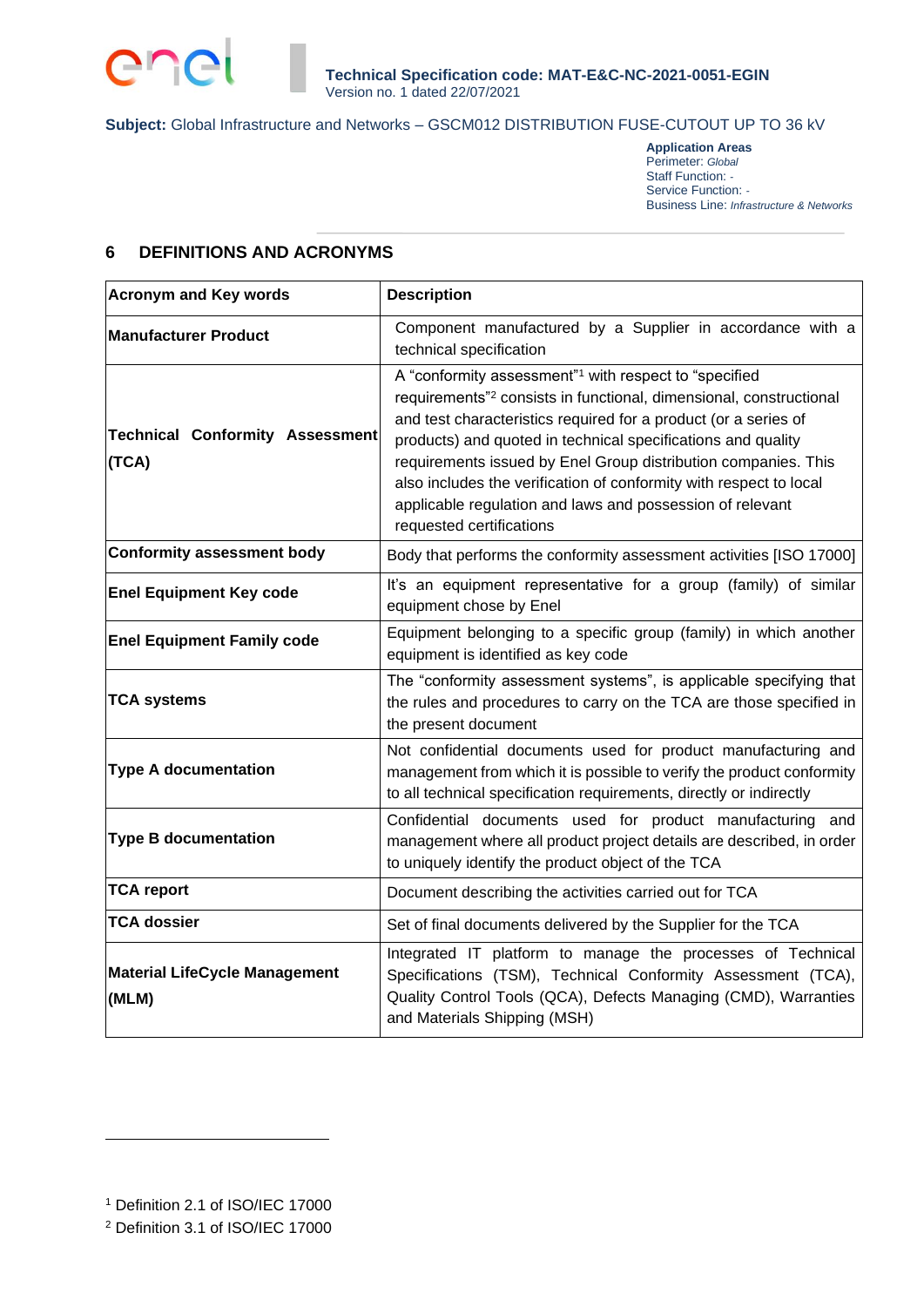

**Application Areas** Perimeter: *Global* Staff Function: *-* Service Function: *-* Business Line: *Infrastructure & Networks*

# **6.1 ENEL GLOBAL INFRASTRUCTURE AND NETWORKS COUNTRIES REFERENCE STANDARDS**

Reference documents listed below (amendments included) shall be the edition in-force at the contract date.

| <b>ISO/IEC 17000</b>   | Conformity assessment – Vocabulary and general principles                                                                                           |
|------------------------|-----------------------------------------------------------------------------------------------------------------------------------------------------|
| <b>ISO/IEC 17020</b>   | General criteria for the operation of various types of bodies performing inspection.                                                                |
| <b>ISO/IEC 17025</b>   | General requirements for the competence of testing and calibration laboratories                                                                     |
| ISO/IEC 17050-1        | Conformity assessment - Supplier's declaration of conformity - Part 1: General<br>requirements (ISO/IEC 17050-1:2004, corrected version 2007-06-15) |
| <b>ISO/IEC 17050-2</b> | Conformity assessment - Supplier's declaration of conformity - Part 2: Supporting<br>documentation (ISO/IEC 17050-2:2004)                           |
| <b>ISO/IEC 17065</b>   | Conformity assessment – Requirements for bodies certifying products, processes<br>and services.                                                     |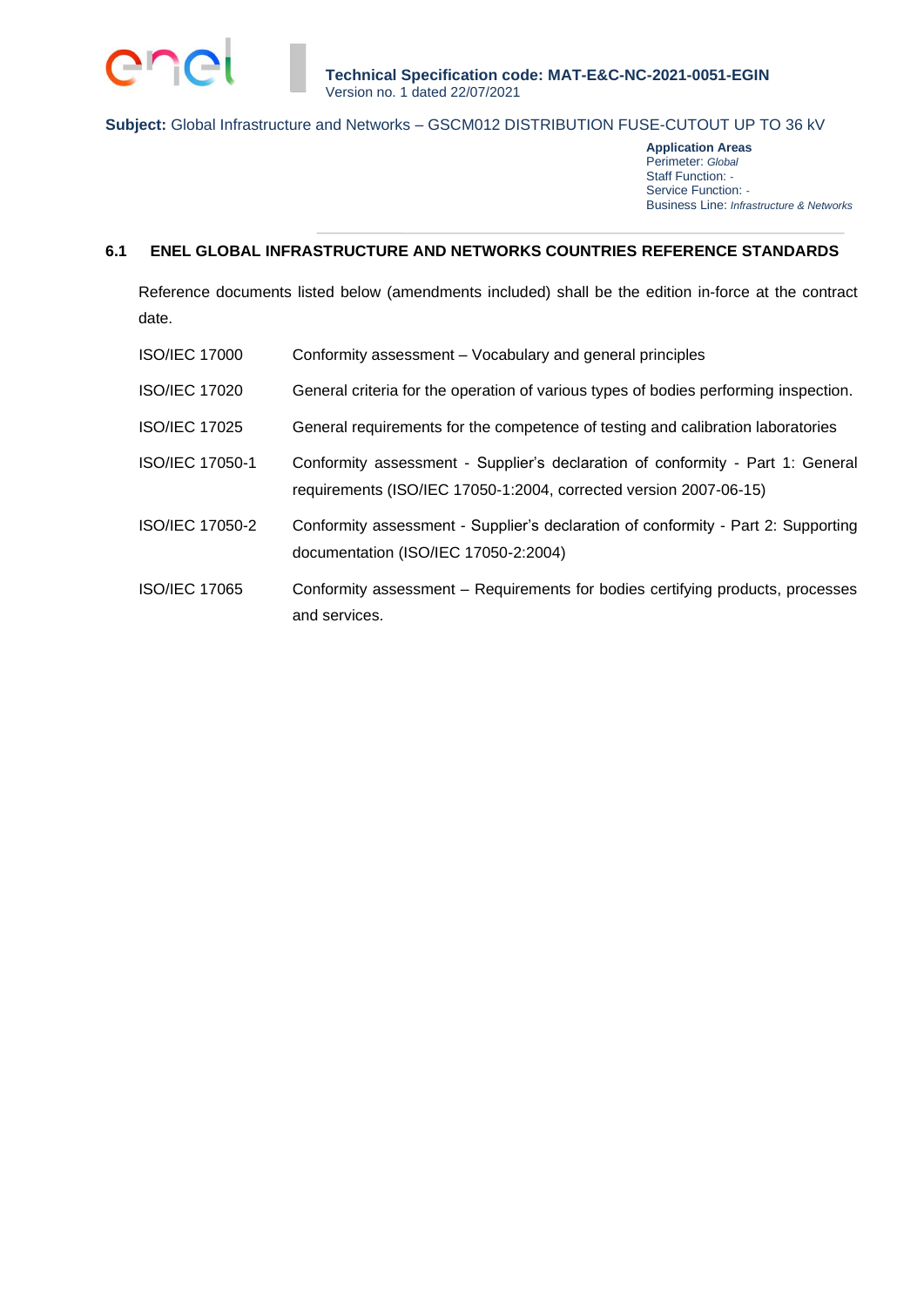

**Application Areas** Perimeter: *Global* Staff Function: *-* Service Function: *-* Business Line: *Infrastructure & Networks*

# **7 DESCRIPTION**

# **7.1 LIST OF COMPONENTS**

| Type code | <b>Description</b>                                 | Rated<br>Voltage<br>(kV) | <b>Fuse</b><br>base<br>type | <b>Pollution</b><br>level | Rated<br>breaking<br>capacity<br>(kA) |
|-----------|----------------------------------------------------|--------------------------|-----------------------------|---------------------------|---------------------------------------|
| GSCM012/1 | Linear fuse-cutout 24kV 8kA (pollution level d)    | 24                       | 1                           | d                         | 8                                     |
| GSCM012/2 | Linear fuse-cutout 24kV 8kA (pollution level e)    | 24                       | 1                           | e                         | 8                                     |
| GSCM012/3 | V-shaped fuse-cutout 24kV 8kA (pollution level d)  | 24                       | $\mathfrak{p}$              | d                         | 8                                     |
| GSCM012/4 | V-shaped fuse-cutout 24kV 8kA (pollution level e)  | 24                       | 2                           | e                         | 8                                     |
| GSCM012/5 | Linear fuse-cutout 36kV 8kA (pollution level d)    | 36                       | 1                           | d                         | 8                                     |
| GSCM012/6 | Linear fuse-cutout 36kV 8kA (pollution level e)    | 36                       | 1                           | e                         | 8                                     |
| GSCM012/7 | V-shaped fuse-cutout 36kV 8kA (pollution level d)  | 36                       | 2                           | d                         | 8                                     |
| GSCM012/8 | V-shaped fuse-cutout 36kV 8kA (pollution level e)  | 36                       | 2                           | e                         | 8                                     |
| GSCM012/9 | Linear fuse-cutout 24kV 10,6kA (pollution level d) | 24                       | 1                           | d                         | 10,6                                  |

### **Table 2 – List of components (fuse-cutout)**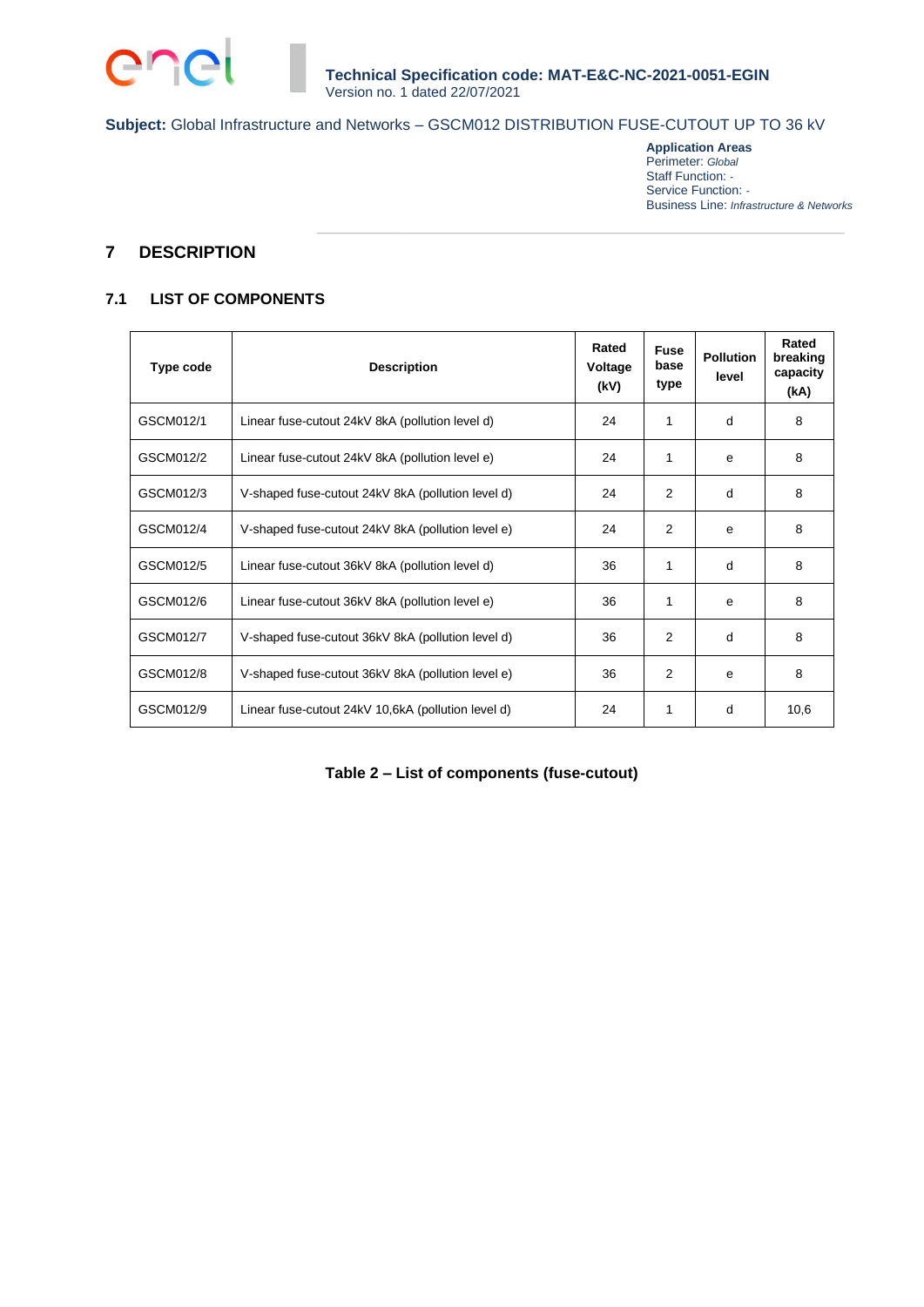

**Application Areas** Perimeter: *Global* Staff Function: *-* Service Function: *-* Business Line: *Infrastructure & Networks*

| Type code  | <b>Description</b>     | Rated<br>current<br>(A) | <b>Type</b> |
|------------|------------------------|-------------------------|-------------|
| GSCM012/20 | Fuse-link type K 1A    | 1                       | Κ           |
| GSCM012/21 | Fuse-link type K 2A    | 2                       | Κ           |
| GSCM012/22 | Fuse-link type K 3A    | 3                       | Κ           |
| GSCM012/23 | Fuse-link type K 6,3A  | 6,3                     | Κ           |
| GSCM012/24 | Fuse-link type K 8A    | 8                       | K           |
| GSCM012/25 | Fuse-link type K 10A   | 10                      | Κ           |
| GSCM012/26 | Fuse-link type K 12,5A | 12,5                    | K           |
| GSCM012/27 | Fuse-link type K 16A   | 16                      | K           |
| GSCM012/28 | Fuse-link type K 20A   | 20                      | Κ           |
| GSCM012/29 | Fuse-link type K 25A   | 25                      | K           |
| GSCM012/30 | Fuse-link type K 31,5A | 31,5                    | K           |
| GSCM012/31 | Fuse-link type K 40A   | 40                      | K           |
| GSCM012/32 | Fuse-link type K 50A   | 50                      | K.          |
| GSCM012/33 | Fuse-link type K 63A   | 63                      | Κ           |
| GSCM012/34 | Fuse-link type K 80A   | 80                      | K           |
| GSCM012/35 | Fuse-link type K 100A  | 100                     | Κ           |

**Table 3 – List of components (K type fuse-link)**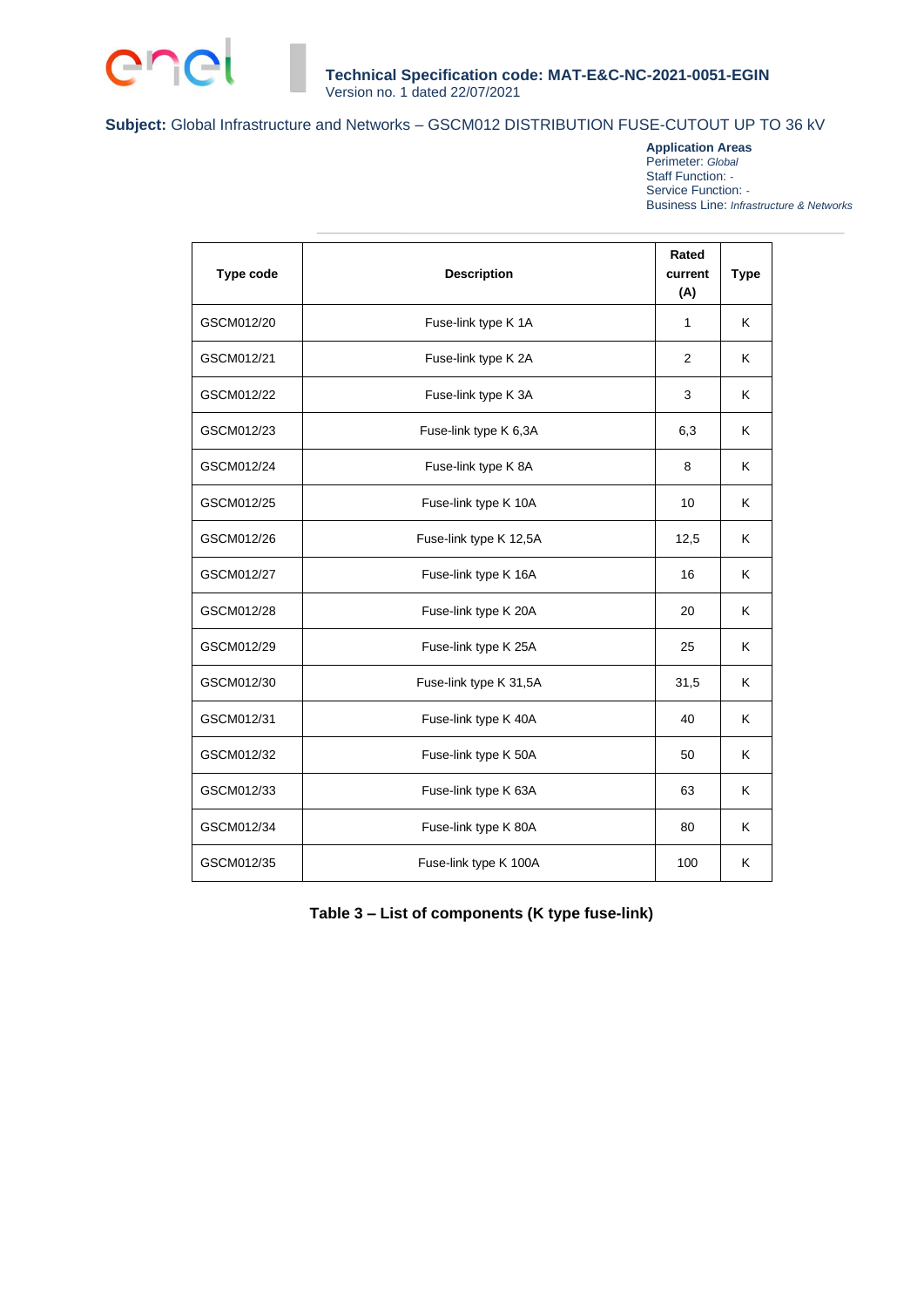

**Application Areas** Perimeter: *Global* Staff Function: *-* Service Function: *-* Business Line: *Infrastructure & Networks*

| <b>Type code</b> | <b>Description</b>     | Rated<br>current<br>(A) | <b>Type</b>  |
|------------------|------------------------|-------------------------|--------------|
| GSCM012/40       | Fuse-link type T 1A    | 1                       | T            |
| GSCM012/41       | Fuse-link type T 2A    | 2                       | T            |
| GSCM012/42       | Fuse-link type T 3A    | 3                       | T            |
| GSCM012/43       | Fuse-link type T 6,3A  | 6,3                     | т            |
| GSCM012/44       | Fuse-link type T 8A    | 8                       | т            |
| GSCM012/45       | Fuse-link type T 10A   | 10                      | T            |
| GSCM012/46       | Fuse-link type T 12,5A | 12,5                    | T            |
| GSCM012/47       | Fuse-link type T 16A   | 16                      | T            |
| GSCM012/48       | Fuse-link type T 20A   | 20                      | т            |
| GSCM012/49       | Fuse-link type T 25A   | 25                      | $\mathsf{T}$ |
| GSCM012/50       | Fuse-link type T 31,5A | 31,5                    | T            |
| GSCM012/51       | Fuse-link type T 40A   | 40                      | T            |
| GSCM012/52       | Fuse-link type T 50A   | 50                      | T            |
| GSCM012/53       | Fuse-link type T 63A   | 63                      | т            |
| GSCM012/54       | Fuse-link type T 80A   | 80                      | т            |
| GSCM012/55       | Fuse-link type T 100A  | 100                     | т            |

# **Table 4 – List of components (T type fuse-link)**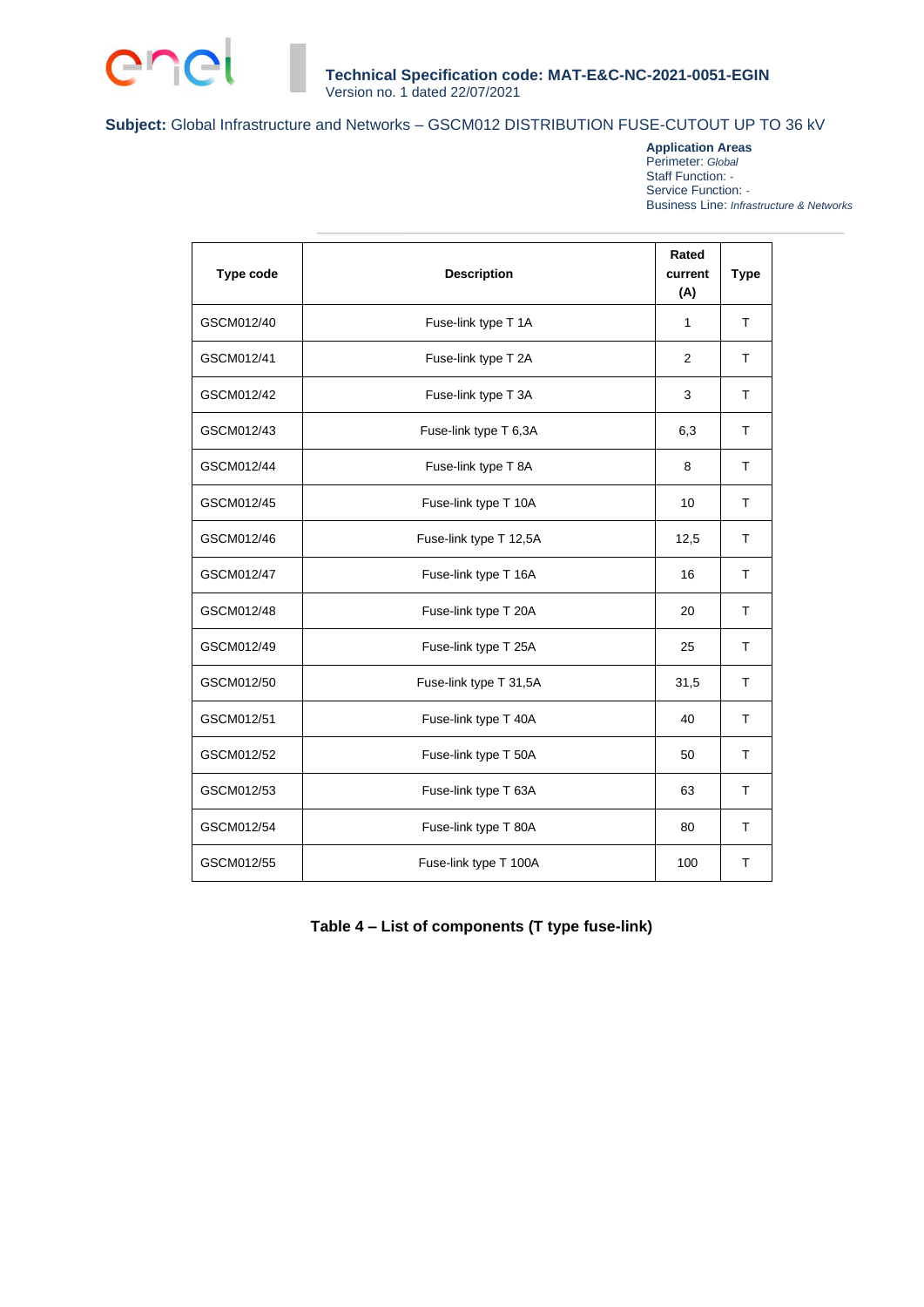

**Application Areas** Perimeter: *Global* Staff Function: *-* Service Function: *-* Business Line: *Infrastructure & Networks*

| Type code  | <b>Description</b>    | Rated<br>current<br>(A) | <b>Type</b> |
|------------|-----------------------|-------------------------|-------------|
| GSCM012/60 | Fuse-link type H 0,5A | 0,5                     | Н           |
| GSCM012/61 | Fuse-link type H 1A   | 1                       | Н           |
| GSCM012/62 | Fuse-link type H 2A   | 2                       | Н           |
| GSCM012/63 | Fuse-link type H 3A   | 3                       | Н           |
| GSCM012/64 | Fuse-link type H 5A   | 5                       | H           |

### **Table 5 – List of components (H type fuse-link)**

For material codes please refer to TSM (Technical Specification Management)

### **7.2 APPLICABLE LAWS AND REFERENCE STANDARDS**

Reference documents listed below (amendments included) shall be the edition in-force at the contract date.

# **7.2.1 International standard**

| IEC 60282-2        | High-voltage fuses - Part 2: Expulsion fuses.                                        |
|--------------------|--------------------------------------------------------------------------------------|
| IEC 60282-4        | High-voltage fuses - Part 4: Additional testing requirements for high-voltage        |
|                    | expulsion fuses utilizing polymeric insulators.                                      |
| IEC/TS 60815-1     | Selection and dimensioning of high-voltage insulators for polluted conditions – Part |
|                    | 1: Definitions, information and general principles.                                  |
| IEC/TS 60815-3     | Selection and dimensioning of high-voltage insulators intended for use in polluted   |
|                    | conditions - Part 3: Polymer insulators for a.c. systems.                            |
| <b>IEEE C37.42</b> | Specifications for High-Voltage (>1000 V) Fuses and Accessories.                     |
| <b>NBR 7282</b>    | Dispositivos fusíveis de alta tensão — Dispositivos tipo expulsão — Requisitos e     |
|                    | métodos de ensaio.                                                                   |
| <b>ISO 1461</b>    | Hot dip galvanized coatings on fabricated iron and steel articles -- Specifications  |
|                    | and test methods.                                                                    |
| ISO 1183-1         | Plastics -- Methods for determining the density of non-cellular plastics -- Part 1:  |
|                    | Immersion method, liquid pycnometer method and titration method.                     |
| <b>ISO 868</b>     | Plastics and ebonite - Determination of indentation hardness by means of a           |
|                    | durometer (Shore hardness).                                                          |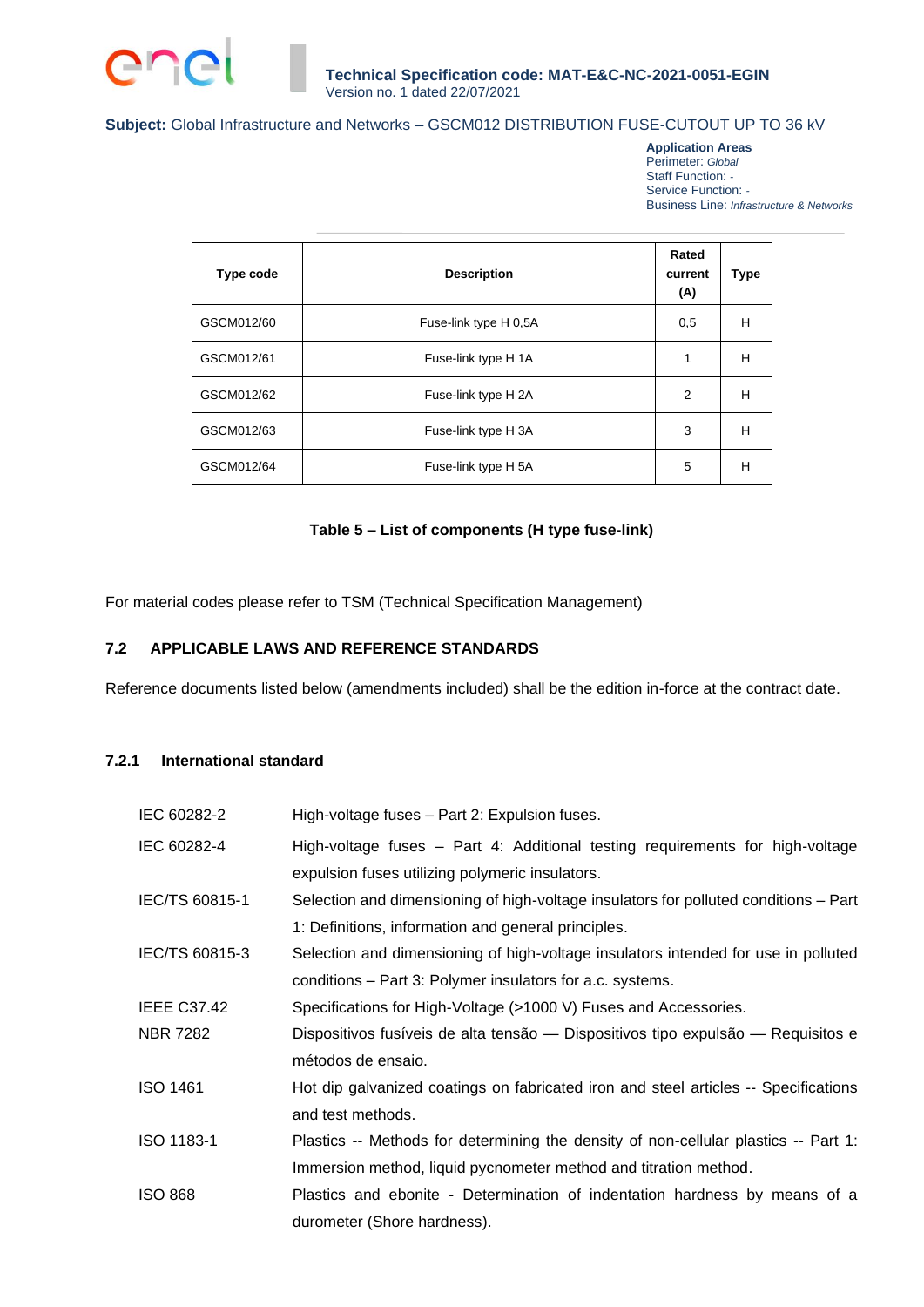

**Application Areas** Perimeter: *Global* Staff Function: *-* Service Function: *-* Business Line: *Infrastructure & Networks*

| <b>ISO 37</b>       | Rubber, vulcanized or thermoplastic -- Determination of tensile stress-strain        |
|---------------------|--------------------------------------------------------------------------------------|
|                     | properties.                                                                          |
| ISO 34-1            | Rubber, vulcanized or thermoplastic -- Determination of tear strength -- Part 1:     |
|                     | Trouser, angle and crescent test pieces.                                             |
| <b>IEC 60587</b>    | Electrical insulating materials used under severe ambient conditions - Test methods  |
|                     | for evaluating resistance to tracking and erosion.                                   |
| IEC 61621           | Dry, solid insulating materials - Resistance test to high-voltage, low-current arc   |
|                     | discharges.                                                                          |
| IEC 62631-1         | Dielectric and resistive properties of solid insulating materials - Part 1: General. |
| <b>IEC TS 62073</b> | Guidance on the measurement of hydrophobicity of insulator surfaces.                 |

### **7.2.2 Enel standards**

- MAT-O&M-NCS-2021-0033-EGIN version 3 "Global Infrastructure and Networks GSCG002 Technical Conformity Assessment".
- Contractual Requirements for Components and Materials Quality management.
- CNS-O&M-S&L-2021-0032-EGIN "Global Infrastructure and Networks Barcode specification.
- Packaging, transport, and delivery requirements rev.2.

#### **7.2.3 Brazil**

• NR-10 – Segurança em instalações e serviços em eletricidade.

### **7.2.4 Chile**

- Elec 4/2003 Instalaciones de consumo en baja tensión.
- NSEG 5. E.n.71 Reglamento de Instalaciones Eléctricas de Corrientes Fuertes.

#### **7.2.5 Colombia**

• RETIE – Reglamento Técnico de Instalaciones Eléctricas.

#### **7.2.6 Perú**

• CNE – Suministro - Código Nacional de Electricidad – Suministro 2011.

#### **7.2.7 Spain**

• The fuse-cutout must comply with the "Reglamento sobre condiciones técnicas y garantías de seguridad en instalaciones eléctricas de alta tensión y sus Instrucciones Técnicas Complementarias ITC-RAT 01 a 23 (R.D. 337/2014, de 9 de mayo)", and consequently each fuse-cutout must be supplied accompanied by the "Declaración de Conformidad " required by this regulation, and the manufacturer or his authorized representative established in the European Union must keep the required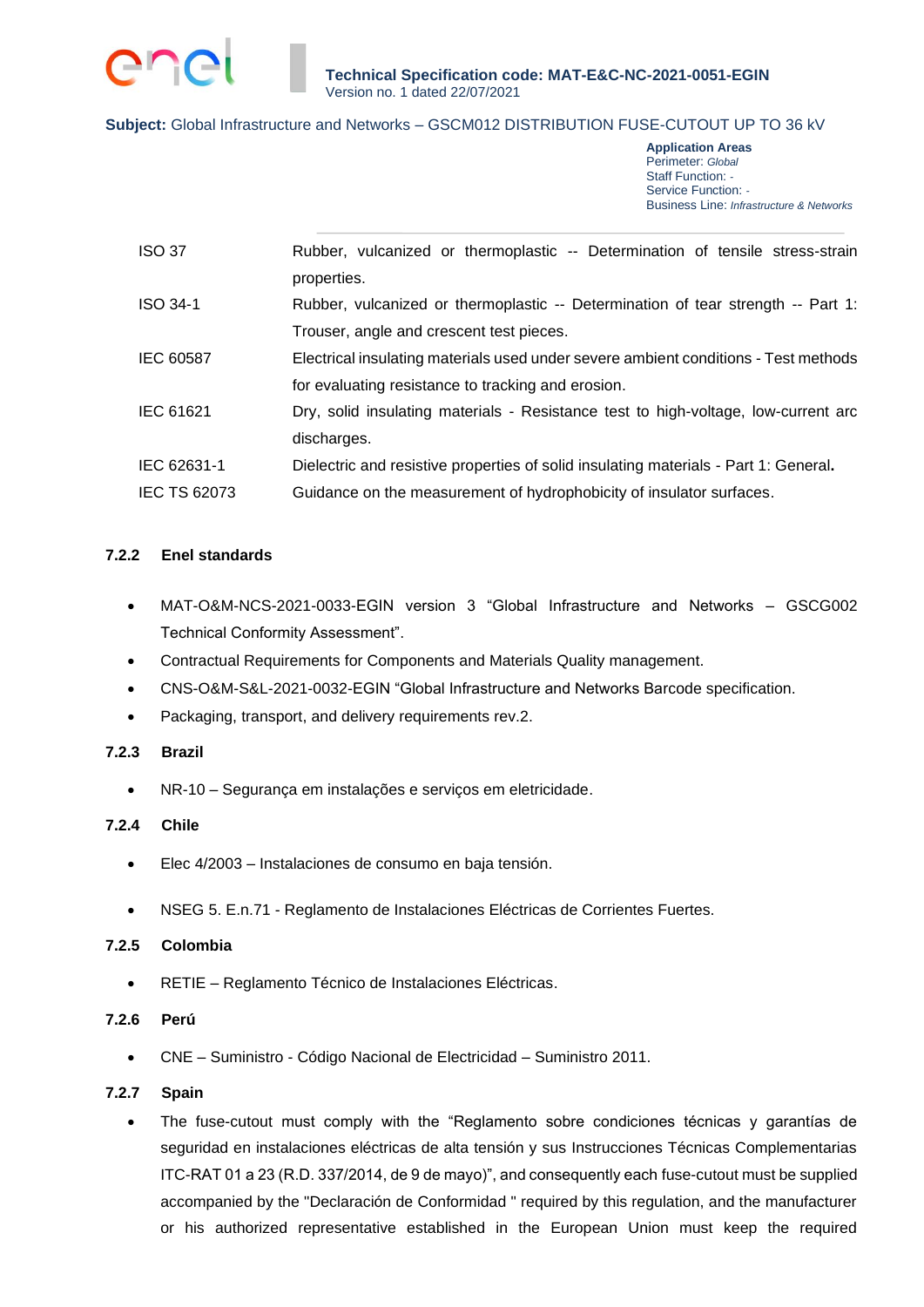

**Application Areas** Perimeter: *Global* Staff Function: *-* Service Function: *-* Business Line: *Infrastructure & Networks*

"Expediente técnico" at disposal of the Spanish national market surveillance authority for inspection up to at least five years from the last date of manufacture of the product.

• R.D. 614/2001, de 8 de junio, sobre disposiciones mínimas para la protección de la salud y seguridad de los trabajadores frente al riesgo eléctrico.

### **7.2.8 Europe**

• Directive 2006/95/EC of the European Parliament and of the Council of 12 December 2006.

### **7.3 SERVICE CONDITIONS**

#### **7.3.1 General service conditions**

Clause 4 of IEC 60282-2 is applicable with the following addition.

| Minimum air ambient temperature         | $-25\degree$ C            |
|-----------------------------------------|---------------------------|
| Pollution level (IEC/TS 60815-3)        | d-Heavy<br>e - Very heavy |
| Maximum reference altitude for Colombia | $2.700 \text{ m}$         |

### **Table 6 - Service Conditions**

### **7.3.2 Seismic qualification level**

It shall be considered the following considerations upon the seismic qualification level:

| <b>Country</b> | <b>Standard (LEVEL)</b>                                                         |
|----------------|---------------------------------------------------------------------------------|
| Argentina      | N/A                                                                             |
| <b>Brazil</b>  | N/A                                                                             |
| Colombia       | IEC/TR 62271-300 (AF3) + Reglamento Colombiano de Construcción sismo resistente |
| Chile          | ETGI-1020                                                                       |
| España         | N/A                                                                             |
| Peru           | IEC/TR 62271-300 (AF5)                                                          |

#### **Table 7 – Seismic qualification level**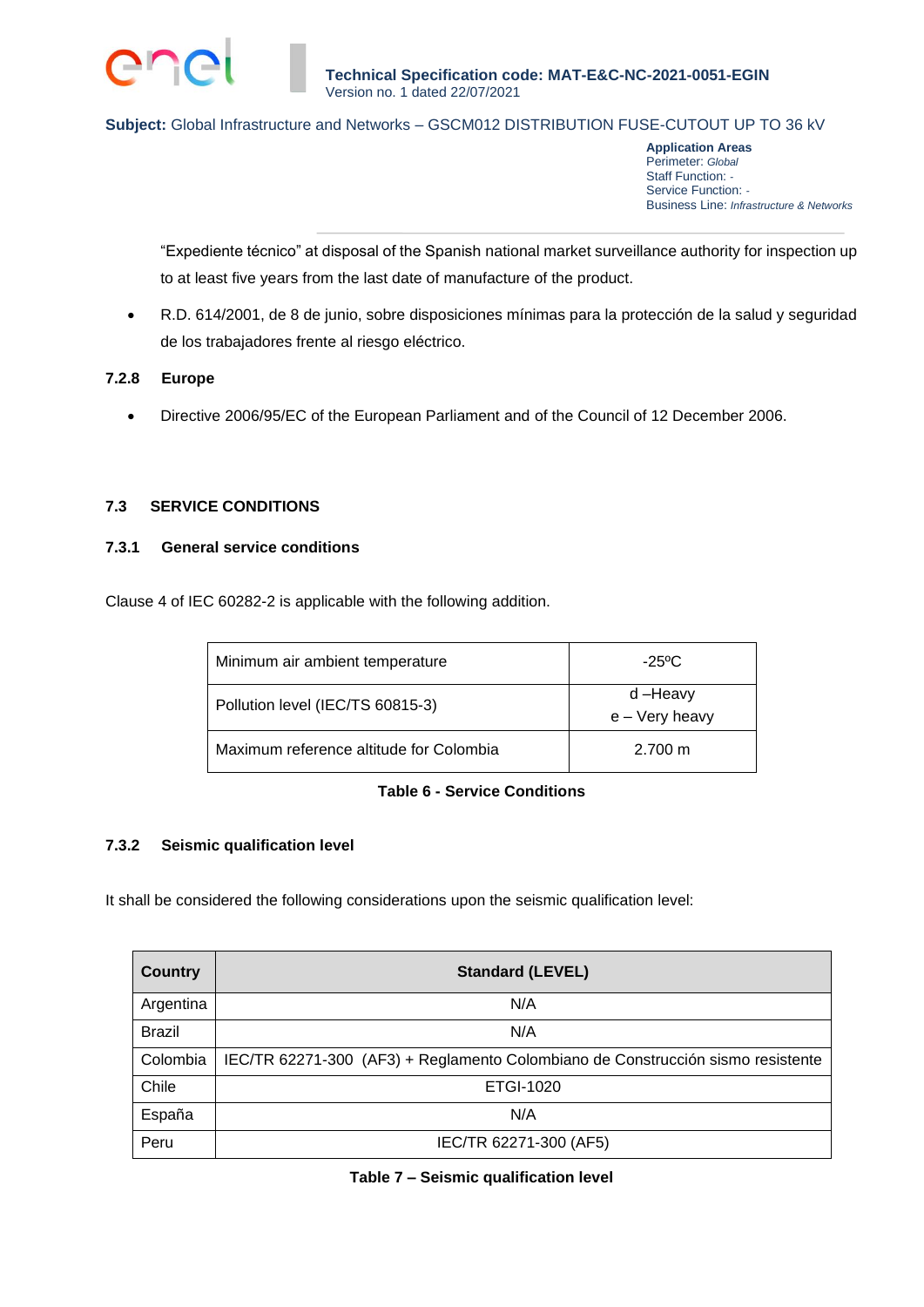**Application Areas** Perimeter: *Global* Staff Function: *-* Service Function: *-* Business Line: *Infrastructure & Networks*

### **7.4 TECHNICAL CHARACTERISTICS**

The fuse-cutouts must comply the general requirements and the regulations enforced by the reference documents in chapter 7.2. For definitions of each component, characteristics and ratings refer to chapter 3 of IEC 60282-2 Standard.

### **7.4.1 Classification**

The fuse-cut out are classified as class A according to their ability to comply with the TRV requirements in Table 9 of IEC 60282-2 Standard.

### **7.4.2 Fuse-link speed designation**

The fuse-links that are the subject of this standard are designed according to their compliance with specific pre-arcing time-current characteristics.

- a) Designation **type K**: high-speed fuse-links with pre-arcing time-current characteristics in accordance with Table 10 of IEC 60282-2 Standard.
- b) Designation **type T**: low-speed fuse-links with pre-arcing time-current characteristics in accordance with Table 11 of IEC 60282-2 Standard.
- c) Designation **type H**: extra high-speed fuse-links with pre-arcing time-current characteristics in accordance with Table 11.b of NBR 7282 Standard.

For type K and T fuse-links with a rated current of 1, 2 and 3A refer to IEEE C.37.42 Standard for the values of their melting currents.

#### **7.4.3 Rated characteristics.**

### **7.4.3.1 Rated voltage and insulation level.**

Rated voltage and insulation used to identify each component and determine the test conditions are given in Table 8.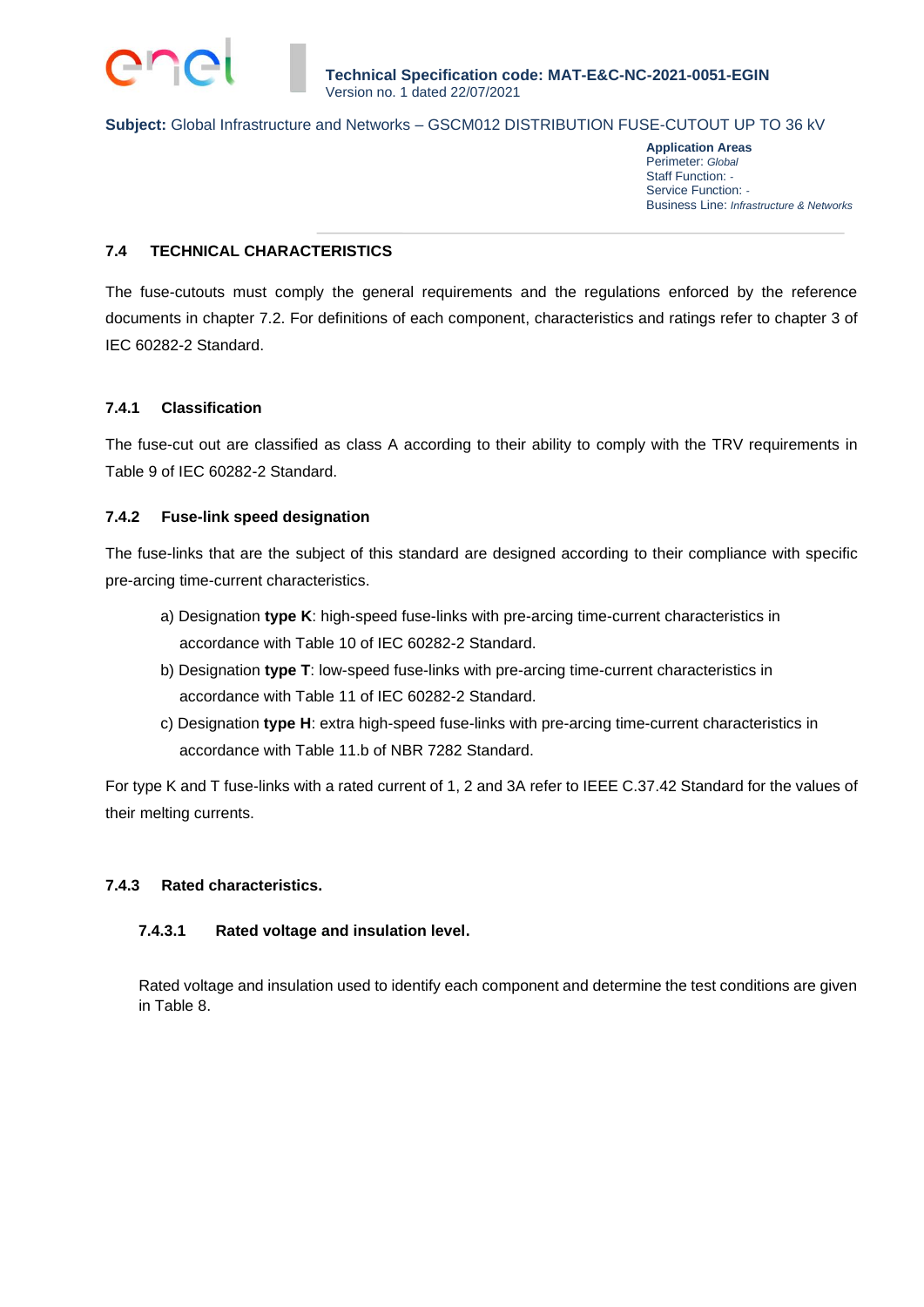

**Application Areas** Perimeter: *Global* Staff Function: *-* Service Function: *-* Business Line: *Infrastructure & Networks*

| <b>Rated Voltage [kV]</b> |                                                                                           |      |     |     |
|---------------------------|-------------------------------------------------------------------------------------------|------|-----|-----|
|                           | Rated short-duration power-frequency withstand voltage - Common value                     | [kV] | 50  | 70  |
| Rated<br>insulation       | Rated short-duration power-frequency withstand voltage – Across the<br>isolating distance | [kV] | 60  | 80  |
| level                     | Rated lightning impulse withstand voltage - Common value                                  | [kV] | 125 | 170 |
|                           | Rated lightning impulse withstand voltage - Across the isolating distance                 | [kV] | 145 | 195 |

### **Table 8 – Rated voltage and insulation level**

For the fuse-link, the rated voltage shall be 36 kV. Every fuse-link shall work with the fuse base + fuse carrier with a rated voltage of 24 kV and 36 kV.

### **7.4.3.2 Rated current.**

The next sections indicate the rated current of each component, that must be tested with fuse-base, fuselink and fuse-carrier of this standard.

#### **7.4.3.2.1 Fuse (complete)**

The rated current of the fuse shall be equal to the maximum rated current of the fuse-link.

#### **7.4.3.2.2 Fuse-base**

The rated current of the fuse-base shall be 315 A.

#### **7.4.3.2.3 Fuse-carrier.**

The rated current of the fuse-carrier shall be 100 A.

### **7.4.3.2.4 Fuse-link.**

The rated current of each fuse-link is indicated in 7.1 List of Components.

### **7.4.3.3 Rated frequency.**

The rated frequency shall be 50/60 Hz.

### **7.4.3.4 Rated breaking capacity.**

The rated breaking capacity assigned to the fuse and fuse-carrier shall be 8 kA or 10,6 kA (see list of components).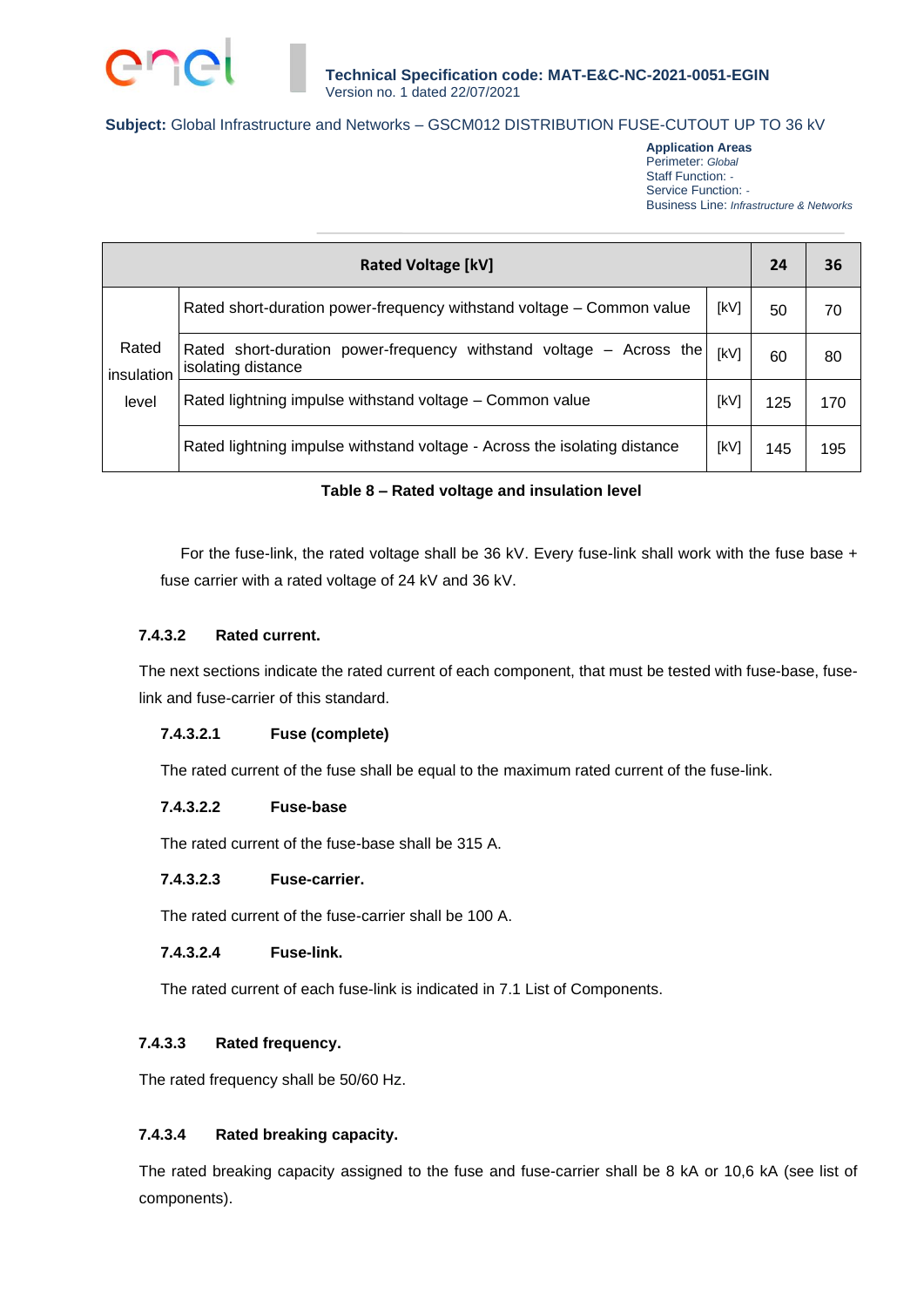**Application Areas** Perimeter: *Global* Staff Function: *-* Service Function: *-* Business Line: *Infrastructure & Networks*

# **7.5 CONSTRUCTION CHARACTERISTICS**

### **7.5.1 Fuse base.**

The design of the fuse base shall be according to one of the types listed above and described in chapter 7.8.

- Type 1: Linear fuse-base
- Type 2: V-shaped fuse base

All fuse bases shall be equipped with hooks for the opening using special poles for load switching capacity.

All metallic parts of the fuse-base shall be hot dip galvanized steel with a thickness of 85 µm for pollution level "d" or 140 µm for pollution level "e" according to ISO 1461, or stainless steel AISI 316.

Exception is made for those pieces that are obtained by molding, which will be made of an alloy that has a copper content of at least 62%.

### **7.5.1.1 Polymeric insulators**

The housing (sheath and sheds) of the insulators shall be HTV (High Temperature Vulcanized) solid silicone type. This type of silicone rubber is solid and vulcanizes at a high temperature (near 200ºC). Two fabrication processes are allowed for the silicone rubber considered in the standard, molding process or by assembling modules.

The characteristics of the silicone rubber are described in table 9.

| <b>Mechanic characteristics</b> | <b>Standard</b> | Unit              | <b>Minimum</b><br>value HTV |
|---------------------------------|-----------------|-------------------|-----------------------------|
| Density                         | ISO 1183-1      | g/cm <sup>3</sup> | 1,5                         |
| <b>Hardness</b>                 | <b>ISO 868</b>  | Shore A           | 65                          |
| <b>Breaking stress</b>          | <b>ISO 37</b>   | N/mm <sup>2</sup> | 3,5                         |
| Breaking elongations            | <b>ISO 37</b>   | ℅                 | 200                         |
| Tear strength                   | ISO 34-1        | N/mm <sup>2</sup> | 12                          |

**Table 9 – Silicone-rubber characteristics**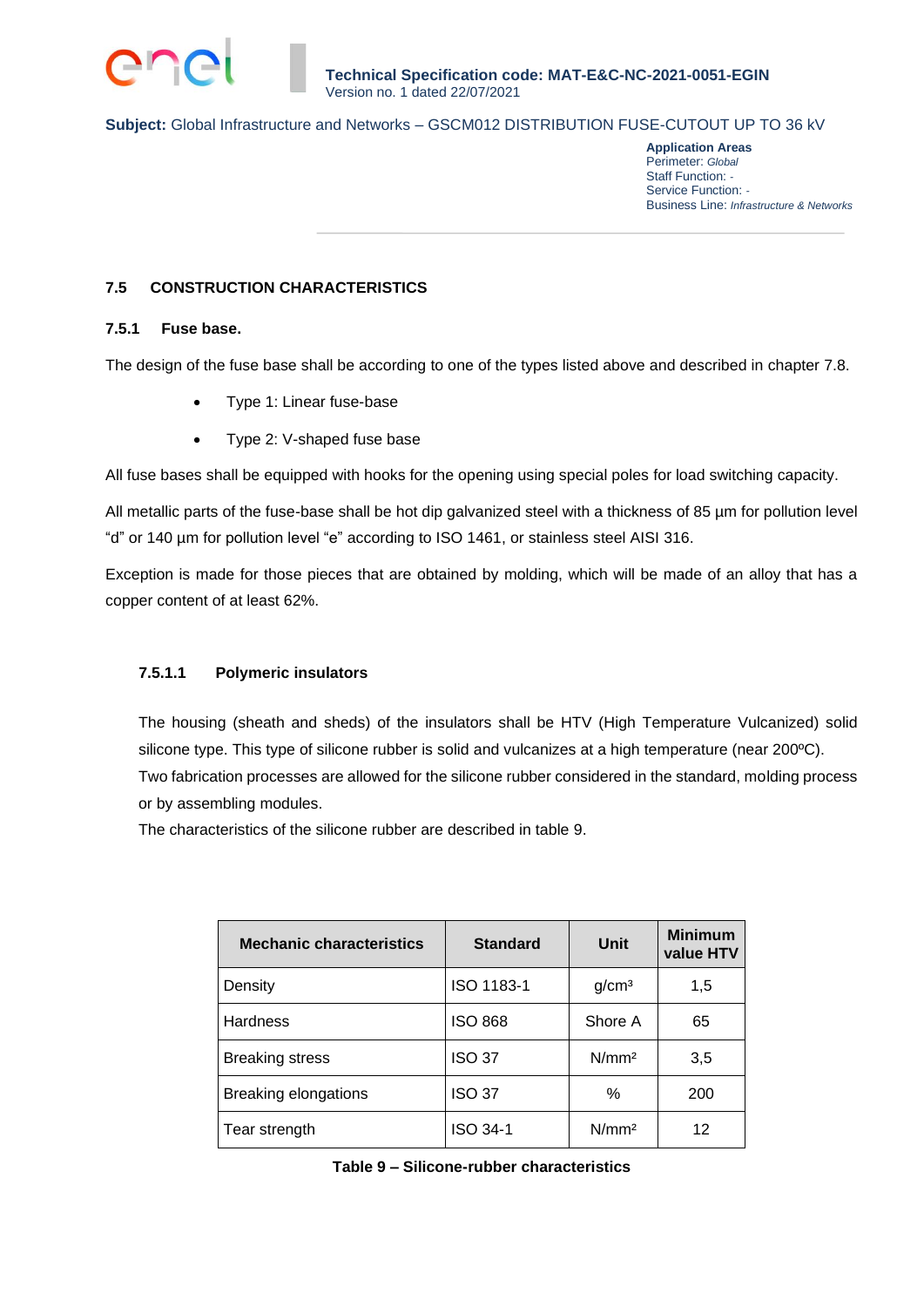

**Application Areas** Perimeter: *Global* Staff Function: *-* Service Function: *-* Business Line: *Infrastructure & Networks*

At every existing interface from the composite insulator, the adhesion strength of the interface (interface resistance) shall be higher than the tear strength of the silicone.

Silicone-rubbers of insulators shall have a resistance to tracking and electric erosion with a classification of Class 1A 4,5 according to IEC 60587 and shall resist the effects of corona discharges and ozone. It shall withstand a low-current arc discharge for more than 300 seconds under the conditions indicated in standard IEC 61621 and its volume resistivity shall be over 10<sup>10</sup>  $\Omega$  ·m according to IEC 62631-1.

The silicone-rubber must be type V0 according to the IEC 60695-11-10.

Additionally, the silicone-rubber shall have highly hydrophobic features and shall be classified type WC1 as specified in IEC TS 62073.

The minimum creepage distance of the insulators shall be according to the rated voltage of the fuse and the pollution level assigned, considering  $RUSCD = 43,3$  mm/kV for SPS class d and  $RUSCD = 53,7$  mm/kV for SPS class e.

### **7.5.1.2 Fuse-base terminals**

The fuse cutout must be supplied with NEMA terminals for the connection of the conductors. They must be tinned or treated with an equivalent system, copper alloy with a maximum zinc content of 6%. Likewise, they will be flat and allow the connection of the corresponding bimetallic terminal on both sides, shown in Figure 1.



**Figure 1 – NEMA terminal**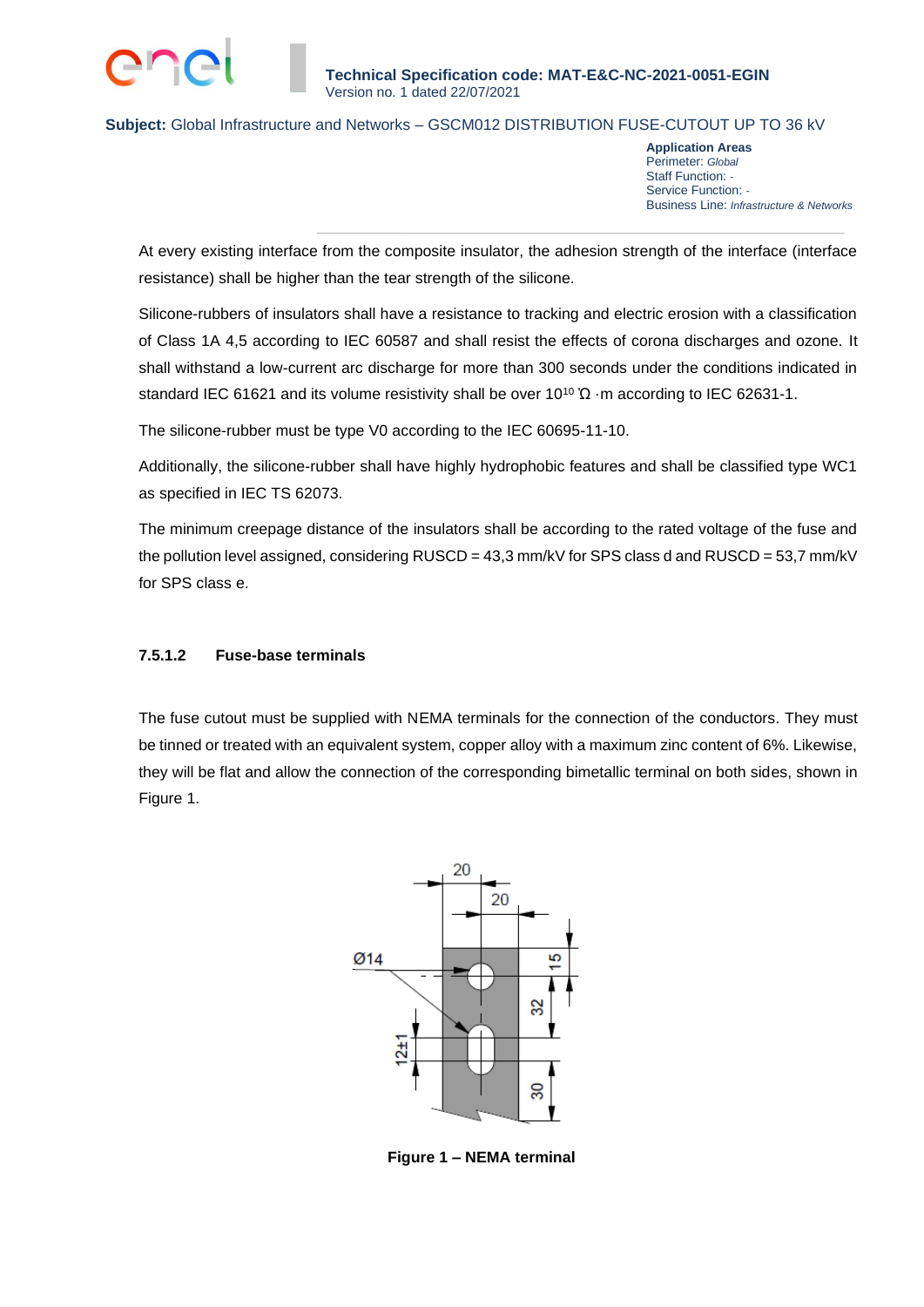

**Application Areas** Perimeter: *Global* Staff Function: *-* Service Function: *-* Business Line: *Infrastructure & Networks*

### **7.5.1.3 Fuse-base top contact for fuse-carrier**

The top contact should be designed to provide a smooth self-aligning action during closing, the top contact is formed of highly conductive copper and is silver plated of minimum 8µm layer thickness.

### **7.5.1.4 Mounting bracket**

The mounting bracket shall be part of the supply of the fuse-base and its characteristics are NEMA type B according to IEEE C37.42 standard.

### **7.5.2 Fuse-carrier**

All details of the materials used in the composition of the fuse-carrier and the means adopted to make it durable and weatherproof shall be provided by the supplier.

All electrical contact surfaces are to be silver plated of minimum 8µm layer thickness.

The tube shall be designed in fiberglass, protected from weather and environment by ultraviolet resistant coating and must be provided with a reflective tape to distinguish between the open and closed position at nighttime.

The hook shall be in bronze or stainless steel.

Dimensions of the fuse-carrier are shown in chapter 7.8.3.

### **7.5.3 Fuse-links**

The fuse-link shall be removable head type, according to Annex B of IEC 60282-2 standard.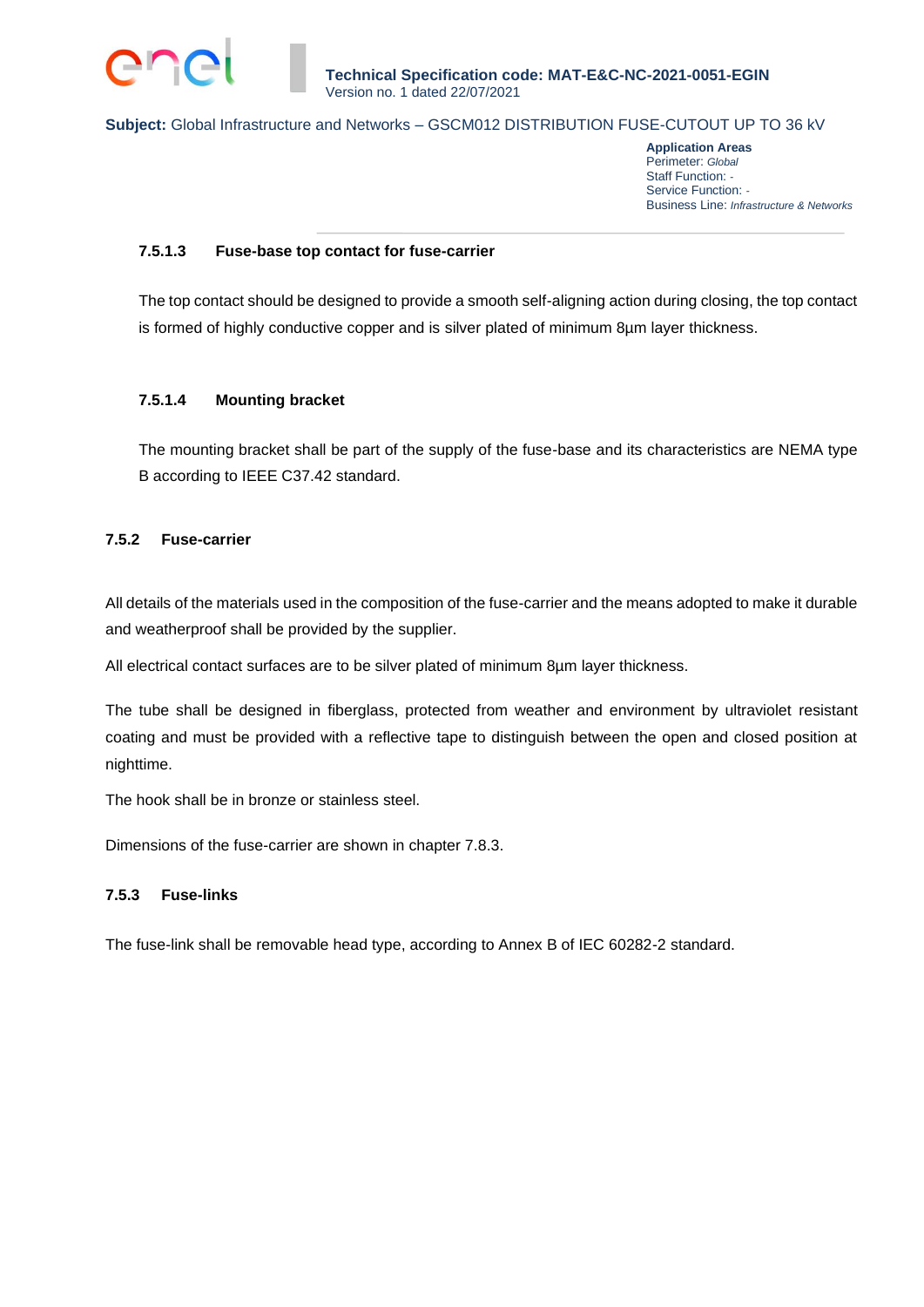

**Application Areas** Perimeter: *Global* Staff Function: *-* Service Function: *-* Business Line: *Infrastructure & Networks*



### **Figure 2 – Removable head fuse-link**

| <b>Rated current</b>                                                                                                                               | Dimensions (mm)                      |            |          |           |  |  |  |
|----------------------------------------------------------------------------------------------------------------------------------------------------|--------------------------------------|------------|----------|-----------|--|--|--|
| (A)                                                                                                                                                | в                                    | $C$ (min.) | F        | $D$ (max) |  |  |  |
| 1 to 50                                                                                                                                            | $19,0 + 0,3$                         | 600        | See note | 5         |  |  |  |
| 63 to 100                                                                                                                                          | $19,0 + 0,3$<br>600<br>See note<br>8 |            |          |           |  |  |  |
| Note: The size and shape should be such that the fuse-link will freely enter a fuse-carrier<br>having the following an inside diameter of 11,1 mm. |                                      |            |          |           |  |  |  |

#### **Table 10 – General dimensions of fuse-link**

The fuse element shall be made of tin alloy, silver or other equivalent material, whose electrical and mechanical properties are not permanently altered and in order to comply with IEC 60071-2 due to the passage of current of value and duration less than the current minimum fusion by the environment or over time.

The flexible tail shall be made of electrolytic copper with a minimum diameter of 2.5 mm. The use of ferrous material is not allowed in the current conducting parts.

The arc quenching tube shall be made of insulating material coated internally with vulcanized fiber.

The metallic parts (button, washer and metallic string) must be tinned, silvered or protected in another efficient way, against environmental corrosion and current flow, with no chrome, nickel plating or cadmium being allowed.

The fuse-link must be supplied with identification adhesive, made of vinyl or self-adhesive, flexible PVC, resistant to ultraviolet.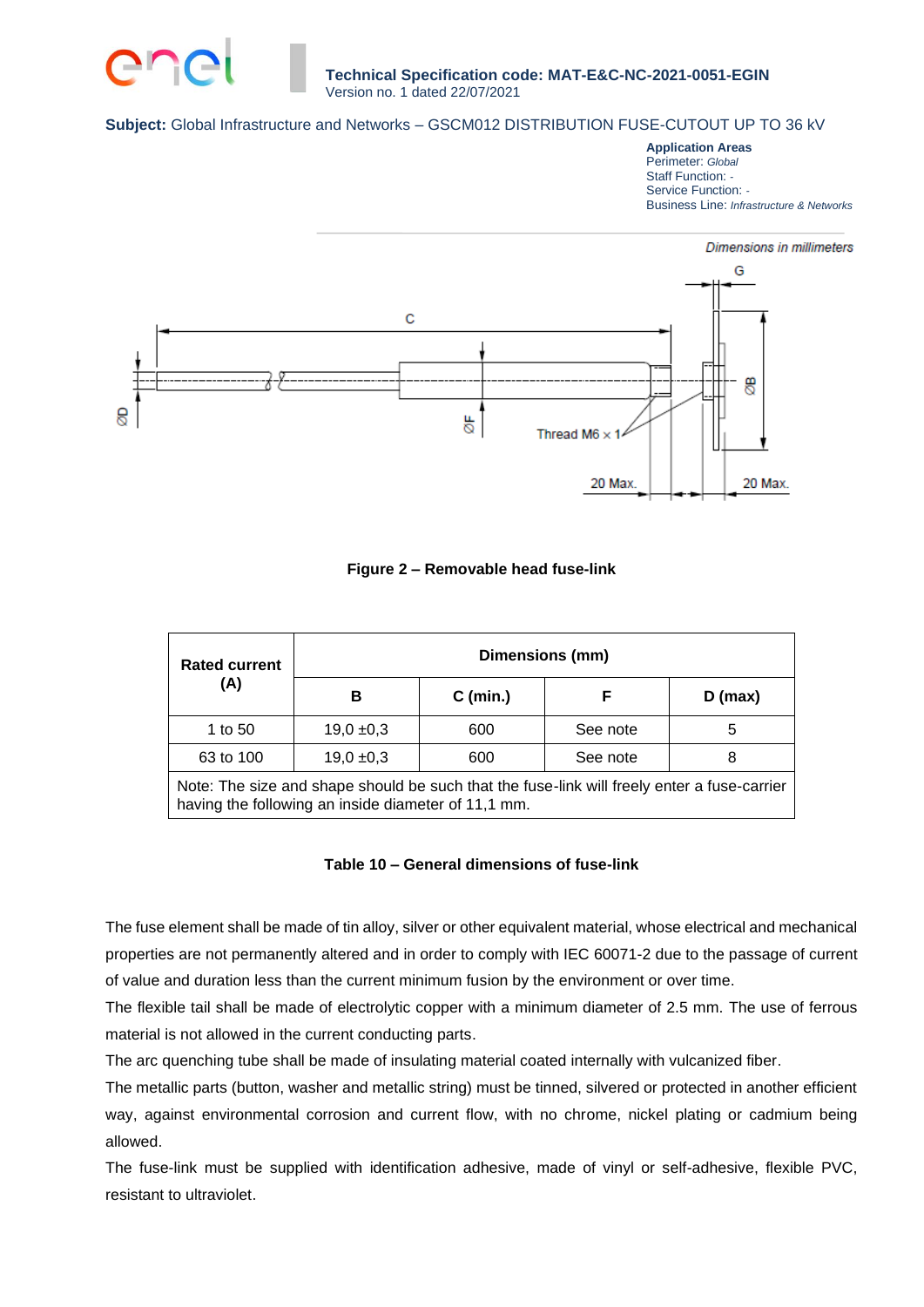

**Application Areas** Perimeter: *Global* Staff Function: *-* Service Function: *-* Business Line: *Infrastructure & Networks*

### **7.6 TESTS**

#### **7.6.1 Type tests**

The conditions for performing the type tests are describes in chapter 8.1 of IEC 60282-2 standard. The results of all type tests shall be recorded in test reports according to chapter 8.2.2 of IEC 60282-2 standard. The condition of the fuse to be tested and the mounting for the tests shall be according to chapter 8.3 of IEC 60282-2 standard.

### **7.6.1.1 Dielectric tests**

The dielectric tests shall be made as indicated in chapter 8.4 of IEC 60282-2 standard, using the rated values of table 6.

The dielectric tests include:

- Lighting impulse voltage dry tests
- Power-frequency voltage dry tests
- Power-frequency wet tests.

#### **7.6.1.2 Measurement of ohmic resistance of fuse-cutout**

The resistance of the fuse-cutout contacts must be measured between each base terminal and the metal part of the nearest accessible fuse-carrier after contact. The points and methods used must allow repeatability of measurements within a 1.0% margin for the measured fuse switch.

The resistance value must be the arithmetic mean of three independent measures.

#### **7.6.1.3 Temperature-rise tests.**

The temperature-rise test shall be made as indicated in chapter 8.5 of IEC 60282-2 standard.

#### **7.6.1.4 Breaking tests**

The breaking tests shall be made as indicated in chapter 8.6 of IEC 60282-2 standard.

#### **7.6.1.5 Time-current characteristics tests.**

The time-current characteristics tests shall be made as indicated in chapter 8.7 of IEC 60282-2 standard.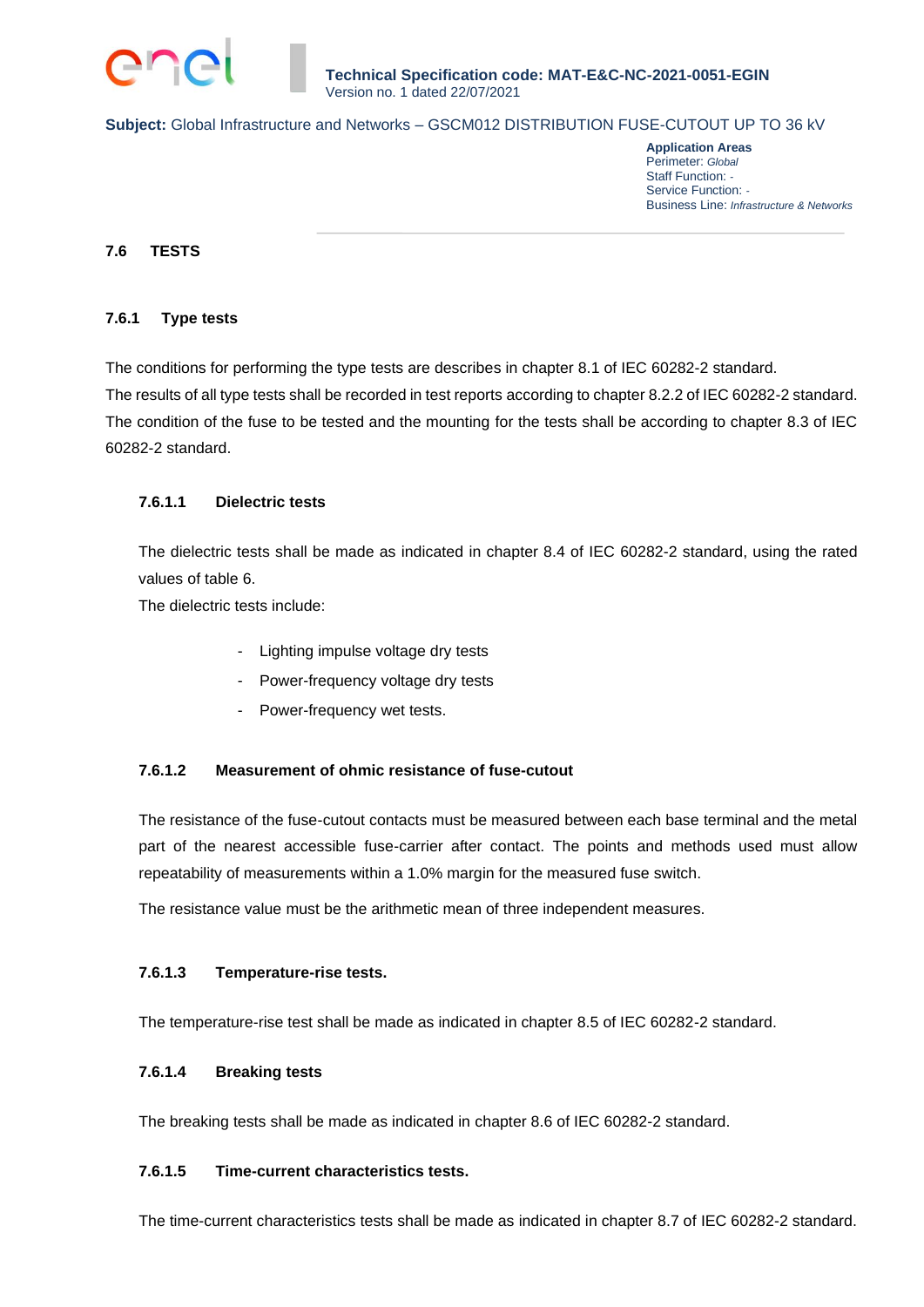

**Application Areas** Perimeter: *Global* Staff Function: *-* Service Function: *-* Business Line: *Infrastructure & Networks*

### **7.6.1.6 Lighting surge impulse withstand test.**

The test shall be made as indicated in chapter 9.2 of IEC 60282-2 standard.

### **7.6.1.7 Mechanical tests**

#### **7.6.1.7.1 Mechanical tests of fuse-links**

Mechanical tests of fuse-links shall be made as indicated in chapter 8.8.2 of IEC 60282-2 standard. The tests shall be performed at a temperature between 10 ºC and 40 ºC.

### **7.6.1.7.2 Mechanical stressing at temperature extremes**

The tests shall be made as indicated in chapter 4.2.1 of IEC 60282-4 standard.

### **7.6.1.7.3 Long term deformation/creep testing**

The tests shall be made as indicated in chapter 4.2.2 of IEC 60282-4 standard.

#### **7.6.1.8 Environmental tests**

#### **7.6.1.8.1 Accelerated weathering test**

The test shall be made as indicated in chapter 4.3.2 of IEC 60282-4 standard.

#### **7.6.1.8.2 Tracking and erosion test**

The test shall be made as indicated in chapter 4.3.3 of IEC 60282-4 standard.

### **7.6.1.9 Tests on interfaces and connections of end fittings**

The tests shall be made as indicated in chapter 4.4 of IEC 60282-4 standard.

### **7.6.1.10 Breaking tests with dye penetration**

The tests shall be made as indicated in chapter 4.5 of IEC 60282-4 standard.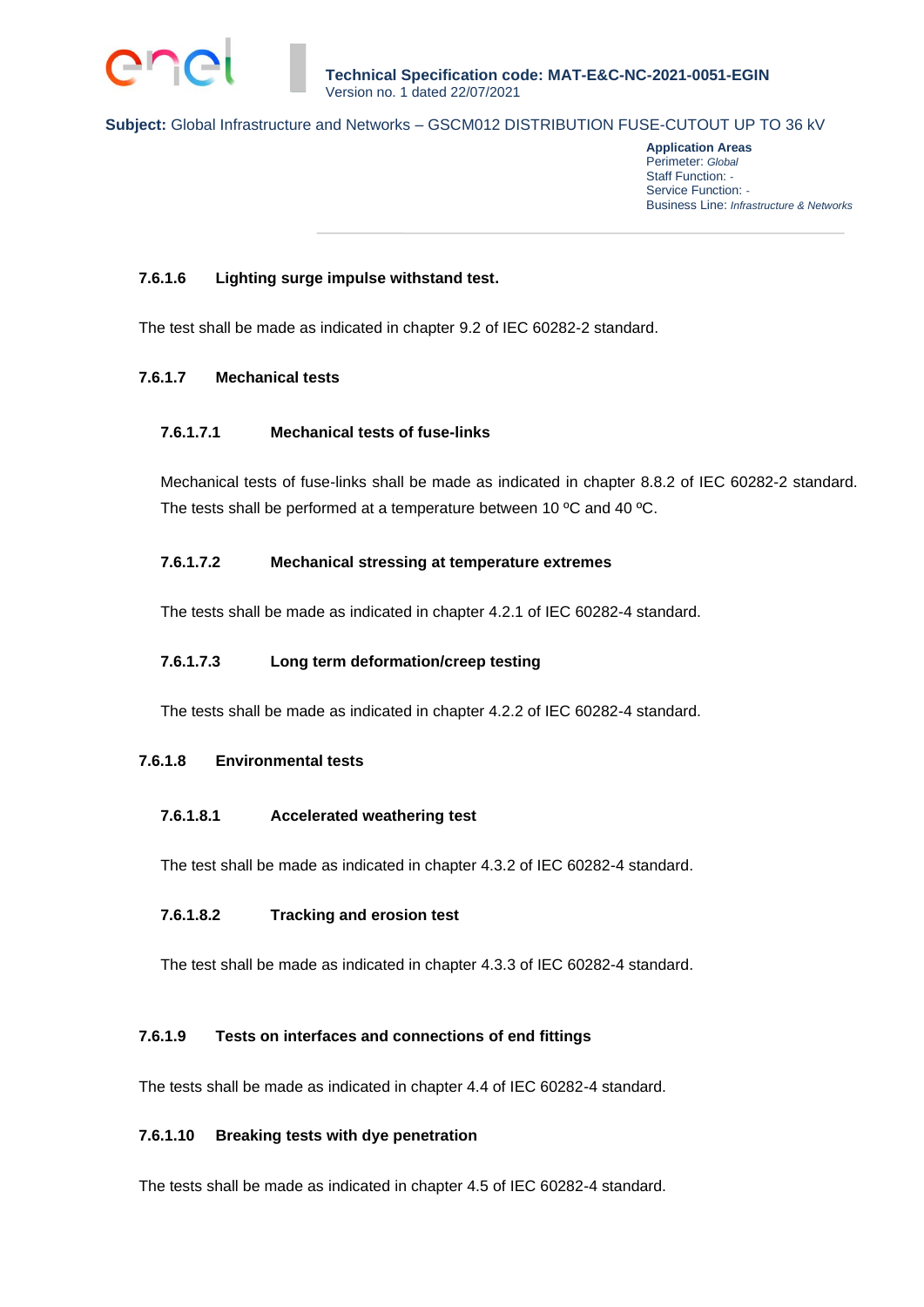**Application Areas** Perimeter: *Global* Staff Function: *-* Service Function: *-* Business Line: *Infrastructure & Networks*

#### **7.6.2 Acceptance tests**

In order to do the acceptance for each purchased lot, it shall be necessary to accomplish according to table 11.

|                                                   | <b>Acceptance test</b> |                     |                                  |                                    |                          |                                  |                       |          |                                  |
|---------------------------------------------------|------------------------|---------------------|----------------------------------|------------------------------------|--------------------------|----------------------------------|-----------------------|----------|----------------------------------|
|                                                   | A1<br>A2               |                     |                                  |                                    |                          |                                  | A4                    |          |                                  |
| N (lot size)                                      | A <sub>3</sub><br>۰    |                     |                                  | A <sub>5</sub>                     |                          |                                  | A6                    |          |                                  |
|                                                   | AQL 1,5%               |                     |                                  | AQL 2,5%                           |                          |                                  | AQL 1,5%              |          |                                  |
|                                                   | <b>Sample</b><br>size  | Ac                  | Re                               | <b>Sample</b><br>size <sup>a</sup> | $Ac^b$                   | Re <sup>b</sup>                  | <b>Sample</b><br>size | Ac       | Re                               |
| $N \leq 90$                                       | 8                      | 0                   | 1                                | C                                  | $\overline{\phantom{a}}$ | ٠                                | $\mathbf{C}$          | ٠        | ٠                                |
| 91≤150                                            | 20<br>20               | 0<br>1              | $\overline{2}$<br>2              | 6                                  | 0                        | 1                                | 8                     | $\Omega$ | 1                                |
| 151≤280                                           | 20<br>20               | 0<br>1              | $\overline{2}$<br>$\overline{c}$ | 18<br>18                           | 0<br>1                   | $\overline{c}$<br>$\overline{c}$ | 8                     | 0        | 1                                |
| 281≤500                                           | 32<br>32               | $\mathbf 0$<br>3    | 3<br>4                           | 18<br>18                           | $\Omega$<br>1            | $\overline{c}$<br>$\overline{c}$ | 8                     | 0        | 1                                |
| 501≤1200                                          | 50<br>50               | 1<br>4              | 4<br>5                           | 18<br>18                           | $\Omega$                 | $\overline{2}$<br>$\overline{c}$ | 8                     | 0        | 1                                |
| 1201≤3200                                         | 80<br>80               | $\overline{c}$<br>6 | 5<br>7                           | 24<br>24                           | 0<br>3                   | 3<br>4                           | 8                     | $\Omega$ | 1                                |
| 3201≤10000                                        | 125<br>125             | 3<br>8              | 7<br>9                           | 24<br>24                           | $\mathbf 0$<br>3         | 3<br>4                           | 20<br>20              | $\Omega$ | 1                                |
| 10001≤35000                                       | 200<br>200             | 5<br>12             | 9<br>13                          | 36<br>36                           | 1<br>4                   | 4<br>5                           | 20<br>20              | 0<br>1   | $\overline{2}$<br>$\overline{2}$ |
| Re = Rejection number<br>$Ac = Acceptance number$ |                        |                     |                                  |                                    |                          |                                  |                       |          |                                  |

**a** The sample indicated for the tests to verify the time/current characteristics has been set to a number divisible by six. This sample should be divided into six parts, each being subjected to tests with a melting time of 300 s respectively (or 600 s), 10 s, and 0.1 s. Each test (minimum and maximum time) must use the number of samples in the sampling plan.

**b** The acceptance and rejection numbers indicated for the time x current fusion characteristics verification tests refer to the sum of defective units found in the tests with the three fusion times (300 s or 600 s, 10 s and 0.1 s), maximum and minimum. AQL - Acceptable Quality Level

#### **Table 11 – Sample plan**

### **7.6.2.1 Dimensional verification (A1)**

The dimensional verification for fuse-bases, fuse-carrier and/or fuse-links shall be made according to this standard.

#### **7.6.2.2 Power-frequency voltage dry tests (A2)**

The tests shall be made as indicated in chapter 8.4.5 of IEC 60282-2 standard.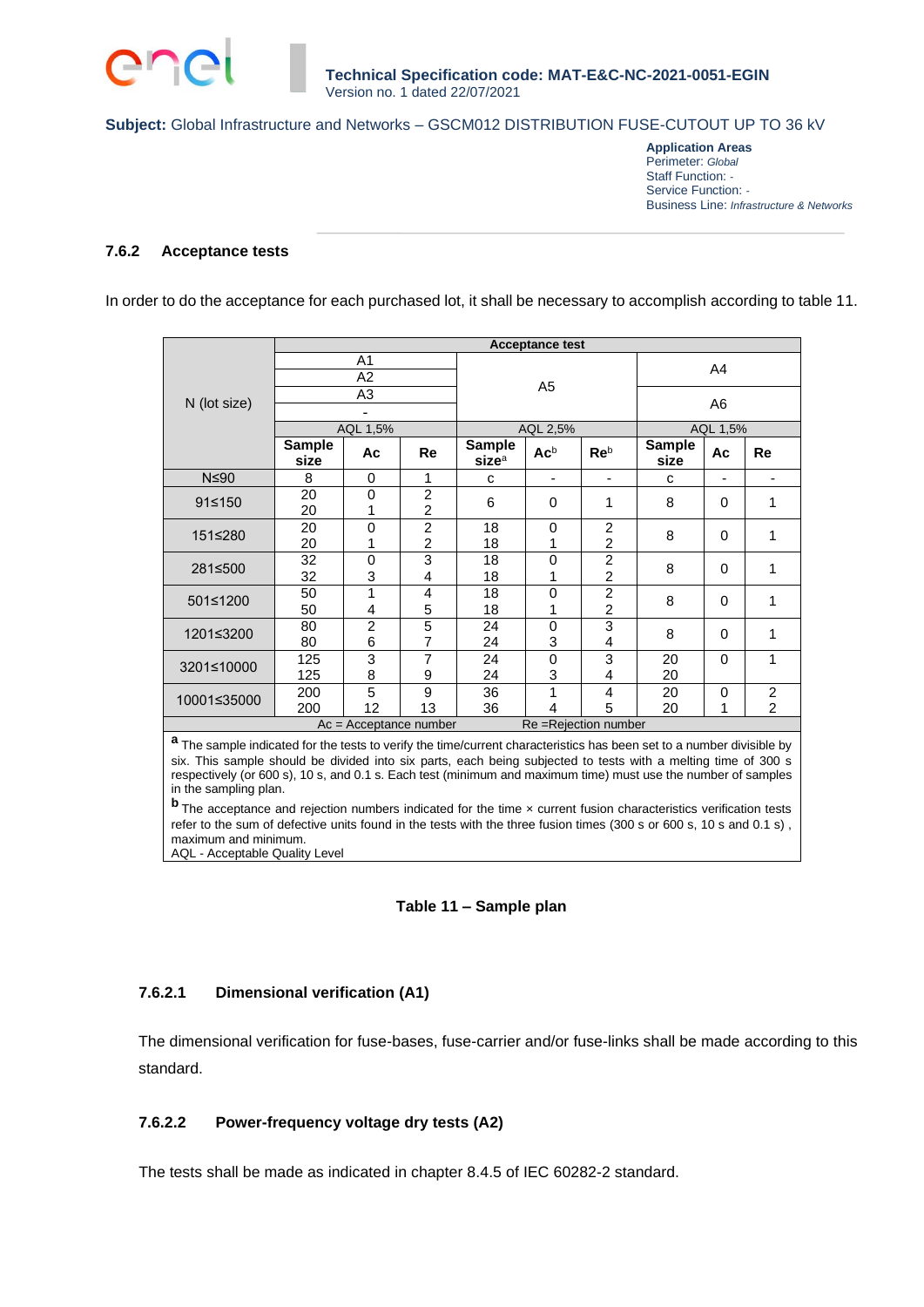

**Application Areas** Perimeter: *Global* Staff Function: *-* Service Function: *-* Business Line: *Infrastructure & Networks*

### **7.6.2.3 Measurement of ohmic resistance of fuse-links (A3)**

The electrical resistance of the fuse link cannot vary from  $\geq 7.5\%$  the average resistance of the batch under inspection. In addition, no fuse link must have resistance outside the limits of ≥ 10% in relation to the resistance of a standard comparison resistor to be prepared by the manufacturer for each rated current value and type of fuse-link.

### **7.6.2.4 Temperature-rise tests (A4)**

The temperature-rise test shall be made as indicated in chapter 8.5 of IEC 60282-2 standard.

### **7.6.2.5 Time-current characteristics tests for fuse-links (A5)**

The tests shall be made as indicated in chapter 8.7 of IEC 60282-2 standard.

### **7.6.2.6 Mechanical tests of fuse-links. Dynamic tests (A6)**

The tests shall be made as indicated in chapter 8.8.2.2 of IEC 60282-2 standard.

### **7.7 MARKING AND INFORMATION**

#### **7.7.1 Fuse base**

The identification according to chapter 11 of IEC 60282-2 standard must be made through a stainless-steel plate or anodized aluminum, permanently fixed or marked directly on the polymeric body and contain the following information:

- Manufacturer's name or trademark
- ENEL type code
- Manufacturer's designation
- Year and month of manufacture.
- Rated insulation level.
- Rated voltage (Ur)
- Rated current (Ir)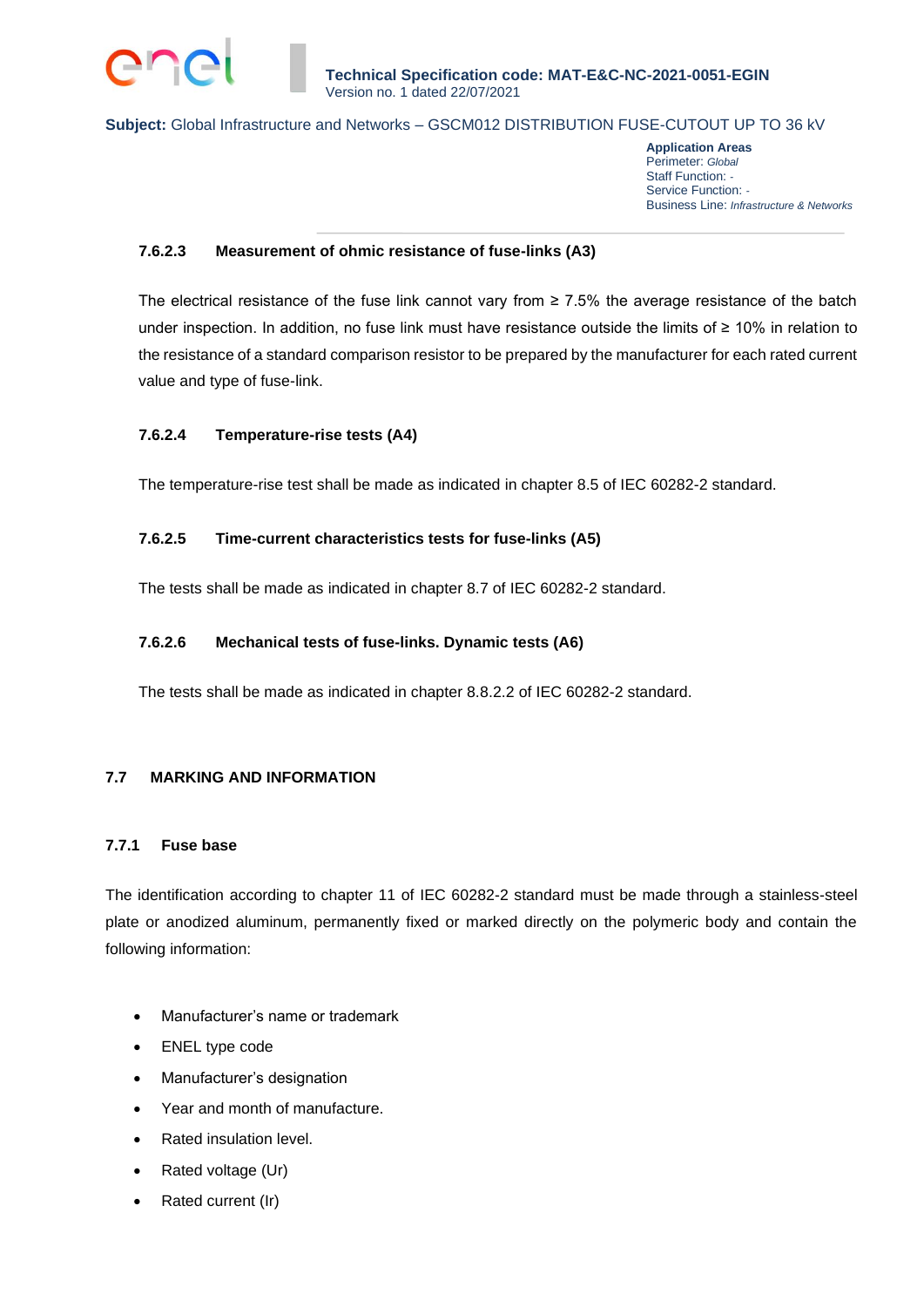

**Application Areas** Perimeter: *Global* Staff Function: *-* Service Function: *-* Business Line: *Infrastructure & Networks*

### **7.7.2 Fuse-carrier**

- Manufacturer's name or trademark
- Manufacturer's designation
- Year and month of manufacture.
- Rated voltage (Ur)
- Rated current (Ir)
- Rated breaking capacity and TRV class.
- Rated frequency.
- Reflective tape to distinguish between the open and closed position at nighttime.

### **7.7.3 Fuse-links**

- Manufacturer's name or trademark.
- Manufacturer's type designation.
- Rated current (Ir) and speed designation.
- Rated voltage (Ur)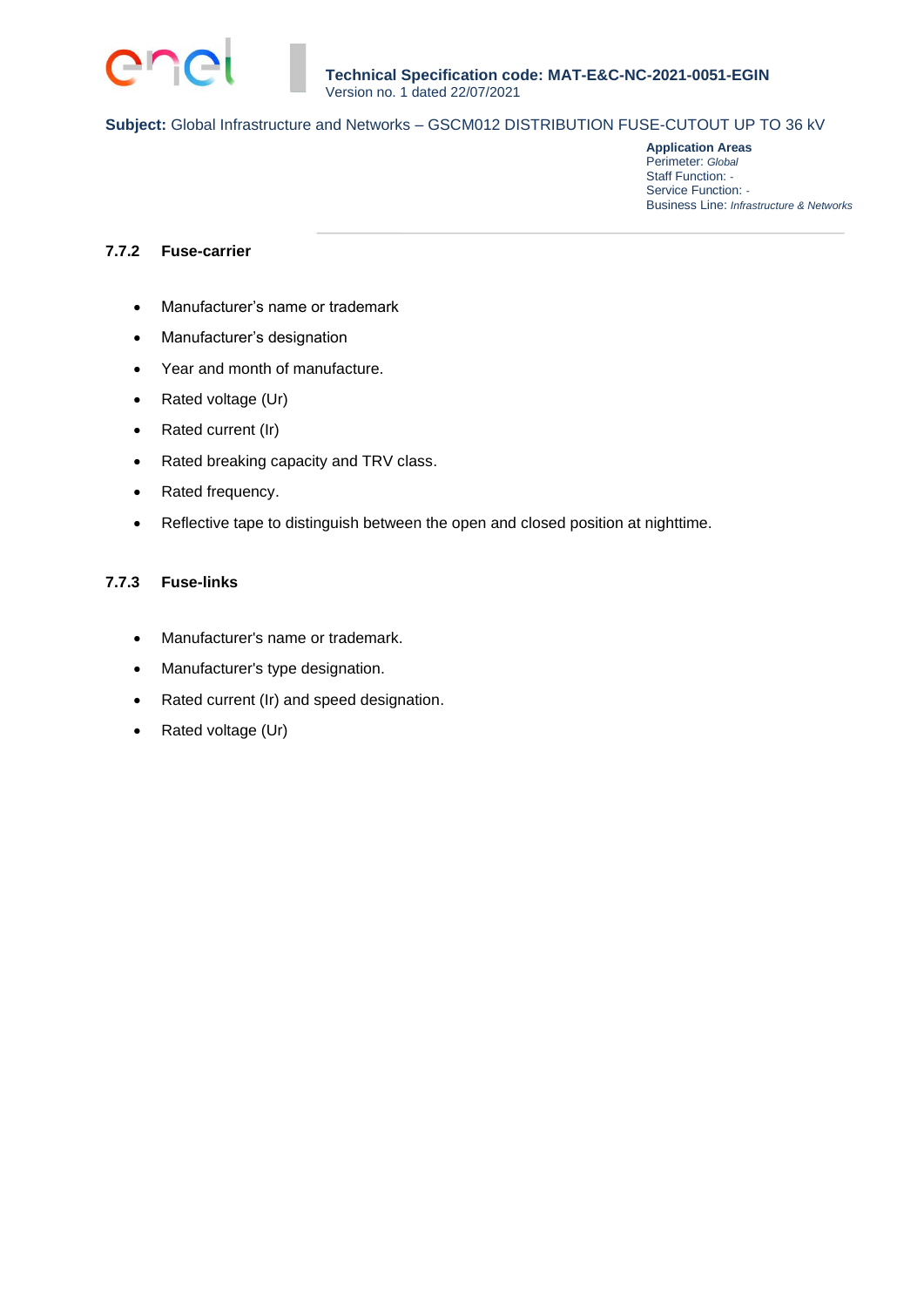

**Application Areas** Perimeter: *Global* Staff Function: *-* Service Function: *-* Business Line: *Infrastructure & Networks*

# **7.8 GENERAL DRAWINGS**

### **7.8.1 Fuse base type 1 (Linear)**



**7.8.2 Fuse-base type 2 (V-shaped)**

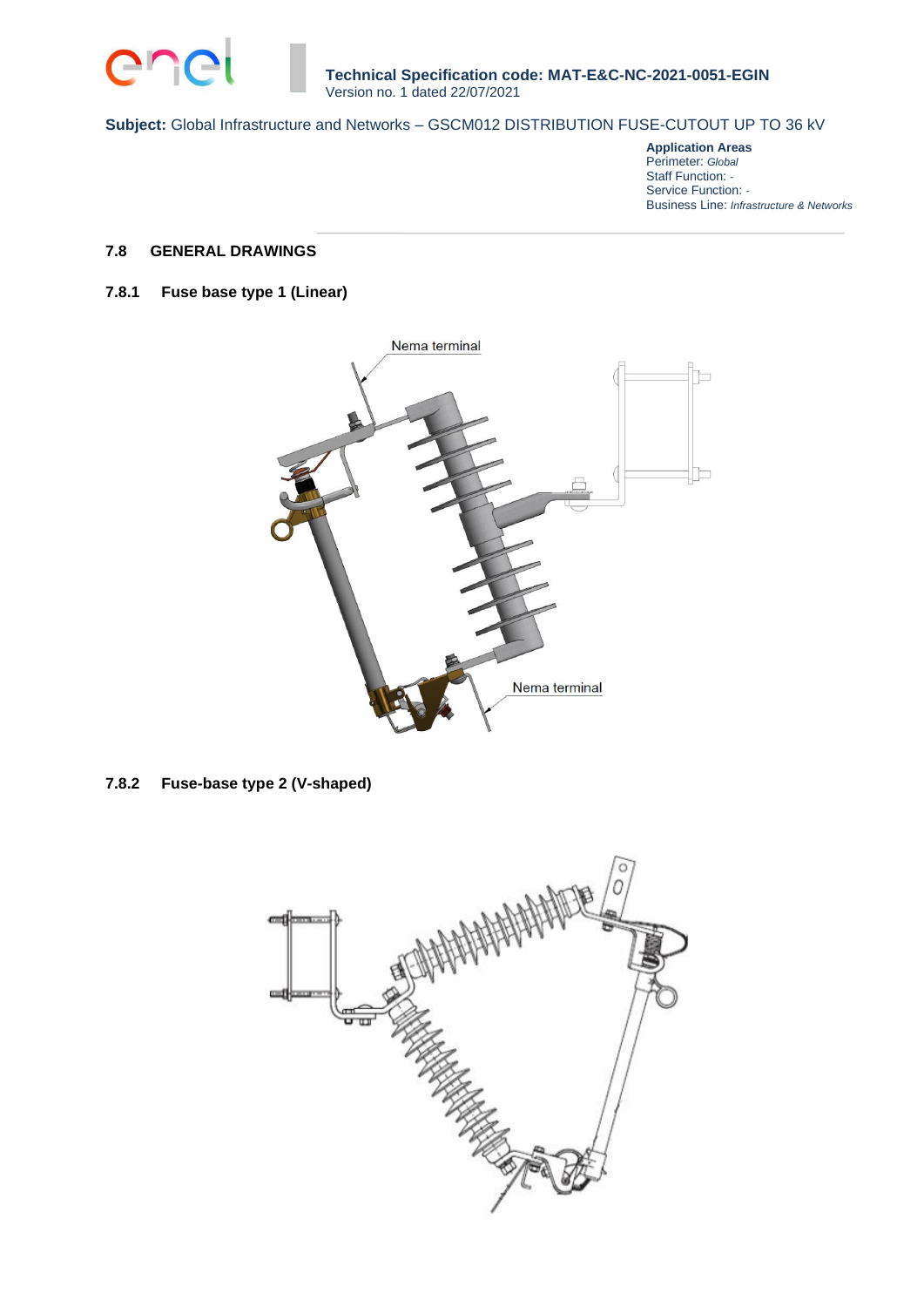

**Application Areas** Perimeter: *Global* Staff Function: *-* Service Function: *-* Business Line: *Infrastructure & Networks*

### **7.8.3 Fuse-carrier**



| Ur (kV) | $A$ [mm]  |
|---------|-----------|
| 24      | $375+2$   |
| 36      | $468 + 2$ |

The internal diameter for the fuse-carrier shall be 11,1 mm.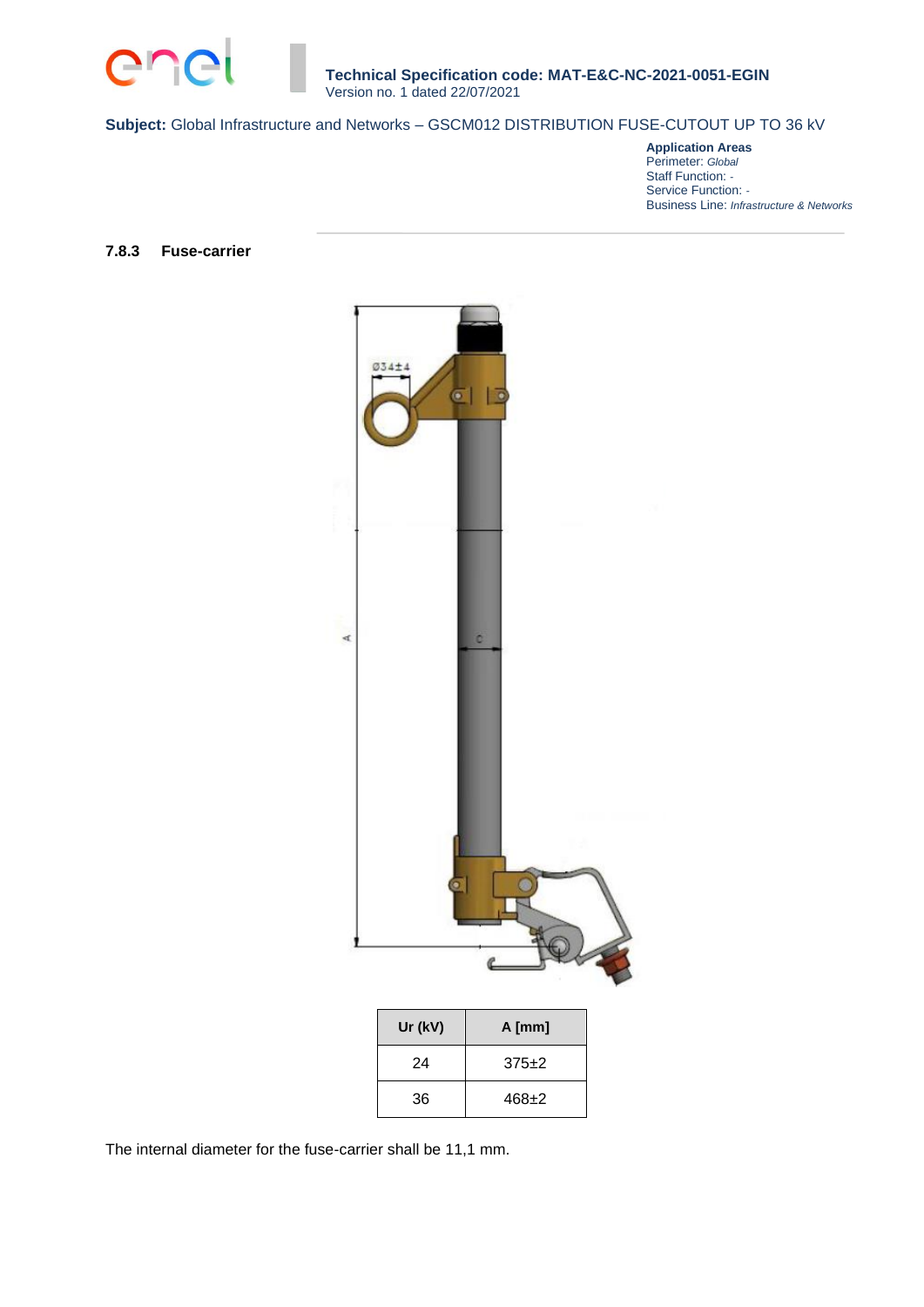

**Application Areas** Perimeter: *Global* Staff Function: *-* Service Function: *-* Business Line: *Infrastructure & Networks*

# **8 ANNEX A - TECHNICAL CHECK LIST**

| <b>Item</b>                                                                                   | <b>Unit</b> | <b>Requested</b> | <b>Offered</b> |
|-----------------------------------------------------------------------------------------------|-------------|------------------|----------------|
| 1 General information                                                                         |             |                  |                |
| 1.1 Supplier name                                                                             |             |                  |                |
| 1.2 Production plant address                                                                  |             |                  |                |
| 1.3 Distribution Company and Country                                                          |             |                  |                |
| 1.4 Type Code                                                                                 |             |                  |                |
| 1.5 Designation                                                                               |             |                  |                |
| 1.6 Supplier reference                                                                        |             |                  |                |
| 2 Voltage                                                                                     |             |                  |                |
| 2.1 Rated voltage                                                                             | [kV]        |                  |                |
| 2.2 Rated short-duration power-frequency withstand voltage - Common value                     | [kV]        |                  |                |
| 2.3 Rated short-duration power-frequency withstand voltage - Across the isolating<br>distance | [kV]        |                  |                |
| 2.4 Rated lightning impulse withstand voltage - Common value                                  | [kV]        |                  |                |
| 2.5 Rated lightning impulse withstand voltage - Across the isolating distance                 | [kV]        |                  |                |
| 3 Current                                                                                     |             |                  |                |
| 3.1 Rated current of fuse base                                                                | [A]         |                  |                |
| 3.2 Rated current of fuse-carrier                                                             | [A]         |                  |                |
| 4 Rated frequency                                                                             | [Hz]        |                  |                |
| 5 Rated breaking capacity                                                                     | [kA]        |                  |                |
| 6 Polymeric insulator                                                                         |             |                  |                |
| 6.1 Material                                                                                  |             |                  |                |
| 6.2 RUSCD                                                                                     | [mm/kV]     |                  |                |
| 7 Seismic qualification level                                                                 |             |                  |                |
| 8 TRV class                                                                                   |             |                  |                |
| 9. Drawings with material characteristics                                                     |             |                  |                |